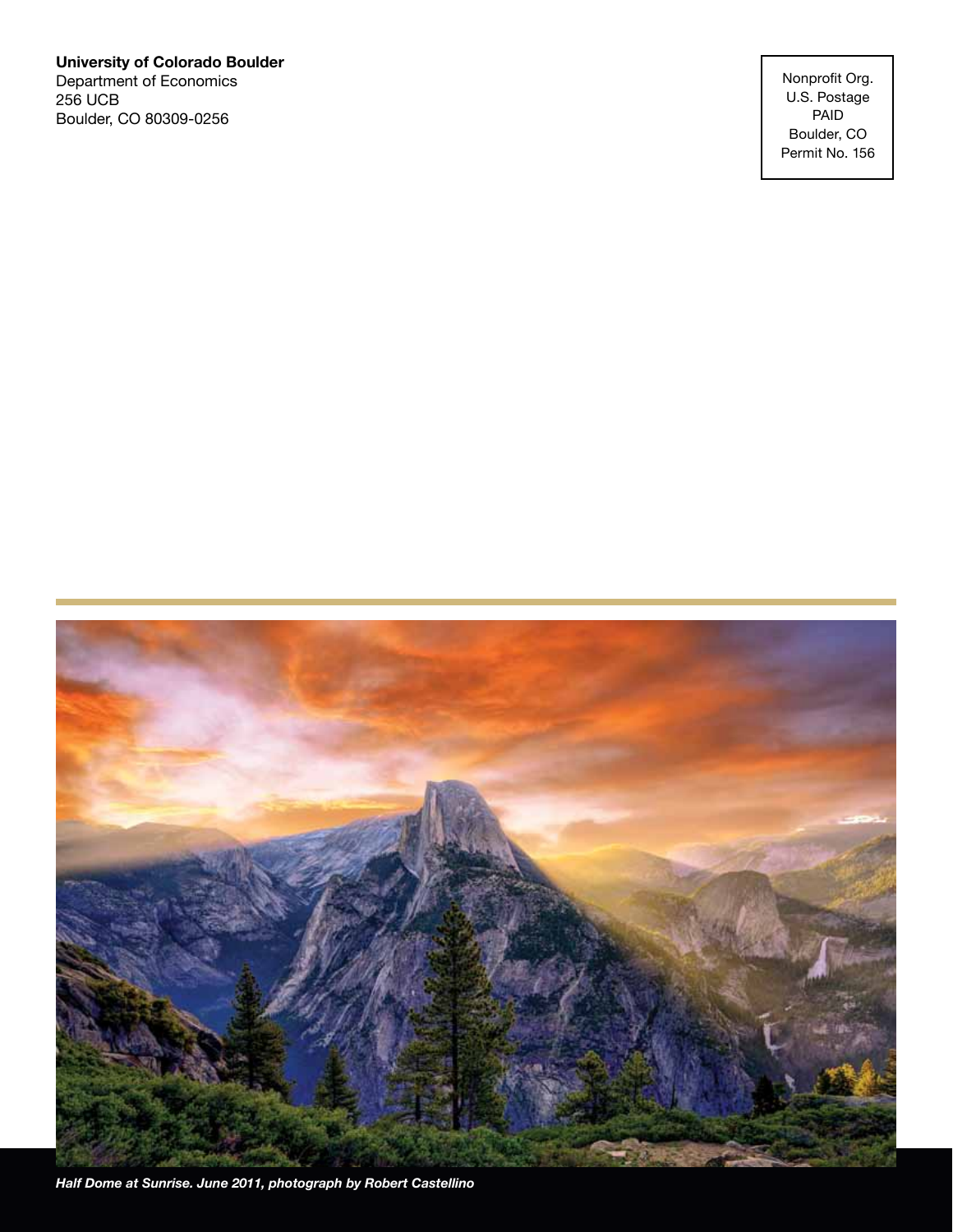

DEPARTMENT NEWSLETTER • UNIVERSITY OF COLORADO BOULDER • 2015

## A Report from the Chair

Nicholas Flores

#### *Dear Alumni & Friends,*

Thank you for taking the time to look at our newsletter. We appreciate your interest in and support of the department. Below I highlight a few of the exciting things that have recently taken place in the department. There are also many specific events reported in faculty, student, and alumni notes. I hope you enjoy the read.

#### Student News

As you have probably seen or heard in the news, there has been and continues to be a significant realignment of student major choice in colleges and universities. Enrollments in the humanities and some of the social sciences have declined precipitously over the past five years. Here at CU, some of these departments have lost over half of their enrollments and majors. Our majors have grown along with those in STEM (science, technology, engineering, and mathematics) disciplines. Economics is the third largest major in the College of Arts and Sciences and the fourth largest major on campus. This realignment is a nationwide phenomenon. In the short term the student realignment creates problems because we suddenly need more economics and STEM discipline professors and not so many professors in humanities or political science based on student demand. Since the total number of students is growing, there is funding to increase the number of faculty to address this problem but realignment of faculty lags behind student realignment. Fortunately the College of Arts and Sciences is backing us with new hires each year in order to meet student demand. The department is also redeploying current faculty to meet demand as efficiently as possible.

Our major is popular because a BA in economics is highly valued in the marketplace. The analytical training we offer our students prepares them for diverse workplace environments. Forbes magazine reported that the average annual starting salary for an economics major is \$58,600. This is slightly higher than the average starting salary for a finance major (\$58,000) or an accounting major (\$52,900) and only behind computer science (\$66,800), engineering (\$65,000), and mathematics/statistics (\$60,000). A study by Patricia Flynn and Michael Quinn published in the *American Economist* in 2010 finds that the fraction of economics graduates who become CEOs of major companies is greater than



any other undergraduate major. The upshot of all of this is that our majors are well compensated and extremely versatile, finding good jobs in literally all industries. The versatility of the major allows our graduates to move about the economy and from my perspective this leads to the potential for an interesting life.

Since 2010, we purposely reduced the size of our PhD program from 87 students to 69. We did this in order to ensure funding for our students while they are in the PhD program and this in turn allows us to be a more attractive and competitive PhD program. All of our PhD graduates find good jobs with starting salaries nearing twice that of the average annual starting salary for our undergraduates. Over the past few years about 60% of our PhD graduates have started in tenure-track professor jobs at universities and colleges with another 20% going to postdoctoral or visiting professor jobs and the rest going to government or industry. In the past ten years, approximately two-thirds of our PhD graduates end up in tenure track university/college jobs after three years. Having spent twenty years in the department, it is nice to see our graduates succeeding in the profession. We provide alumni profiles in this newsletter for two of our successful PhD graduates who went through our program in the late 1990s.

#### New Faculty

The department hired two new professors since our last newsletter. Assistant Professor Giacomo Rondina joined the department in August of 2014. Professor Rondina earned his PhD from the University of Wisconsin Madison in 2007. From 2007-2014 he was a professor of economics at the University of California San Diego. Professor Rondina conducts research

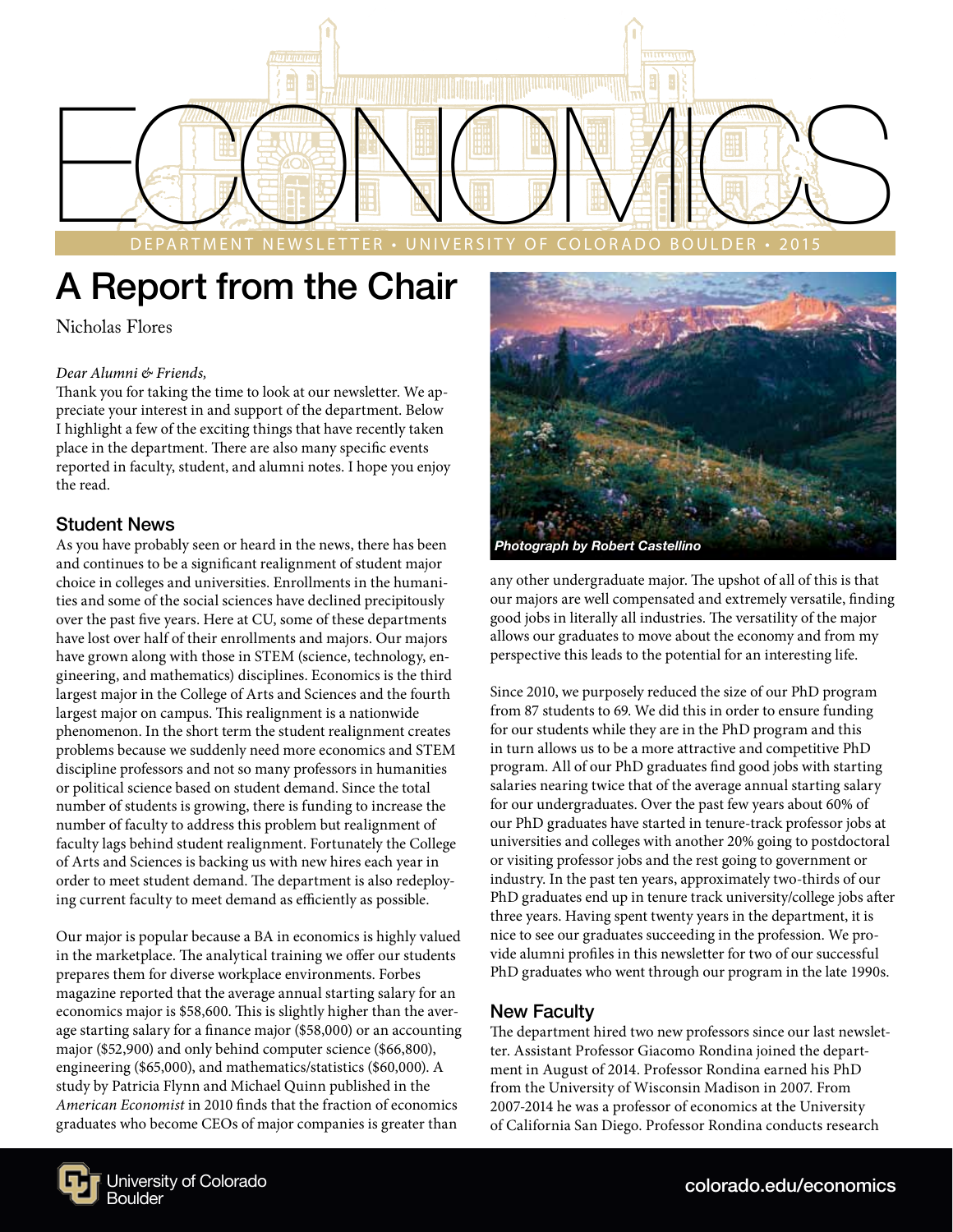in macroeconomic theory and international macroeconomics. In addition to teaching one of our PhD core macroeconomics classes, Professor Rondina teaches our super-size principles of macroeconomics (400+ students) for undergraduates. Assistant Professor Jeronimo Carballo joined the department this fall having completed his PhD in economics at the University of Maryland. Professor Carballo is an international trade economist who worked for the Inter-American Development Bank in Washington DC before starting the PhD program in Maryland. Professor Carballo will teach international trade and principles of microeconomics. In addition to these two excellent hires, we have authority to hire two more assistant professors in the 2015-2016 academic year, one in macroeconomics and another in economic history.

Economics alumnus Dr. Eugene D. Eaton (BA 1965, MA 1967, PhD 1971) provided a bequest of just over \$6M to the University in 2014. The bequest provides an endowed chair in economics, an endowed chair in music, and establishes an undergraduate travel sabbatical fund for students pursuing studies outside of the US in their senior year. The department is currently searching for a senior scholar to be the first Eugene D. Eaton Chair in Economics. The entire faculty is excited to hire the chair and the two assistant professors.

#### Faculty & Staff News

In 2014, Professor Tania Barham was promoted to associate professor with tenure. In 2015, Professor Xiaodong Liu was promoted to associate professor with tenure while Professors Martin Boileau and Terra McKinnish were promoted to full professors. The Boulder Faculty Assembly honored two faculty members with excellence awards in spring 2015. Professor Yongmin Chen received an excellence award in research, scholarly, and creative work while I received an excellence award for leadership and service. Several of our faculty took on new editorial positions. Professor Ann Carlos is now the co-editor of the *Journal of Economic History*. Professor Daniel Kaffine is an associate editor for *Resource and Energy Economics*. Professor Keith Maskus is an associate editor for *Economic Inquiry*. Professor Brian Cadena is an associate editor at the *Journal of Human Resources*. The American Economic Association has a standing committee, the Committee for the Status of Women in the Profession (CSWEP). This year CSWEP added a new position, Associate Chair and Director of Mentoring. Professor Terra McKinnish was appointed as the inaugural chair. Professor Keith Maskus is now the Director of the Program on International Development in the Institute of Behavioral Science.

Fortunately most of our staff remains with us and continues to do an excellent job administering the department. We had two new additions since our last newsletter. Melissa Piper came to the department from Regis University and is serving as an administrative assistant and office receptionist. We also added an undergraduate academic advisor, Eryn Elder, who splits her time between advising economics students and advising political science students.



#### Supporting CU Economics

As my summary suggests, many good things are happening for our students thanks to the hard work and dedication of our excellent staff and distinguished faculty. Despite an increase in state funding for the current fiscal year from last year, the percentage of our campus budget that comes from the state remains below 5%, at 4.3%. Most of our peer state flagship institutions have state support of over 20% in their budgets. Governor Hickenlooper's budget request for fiscal year 2016-2017 calls for a \$20M cut in higher education funding. While we do not yet know the impact on next year's state funding to our campus, we will almost certainly be facing a reduction and this likely translates into a tuition increase for students.

Tuition for resident and non-resident students has gone up considerably since I became chair in 2006. While tuition may have gone up over this period, the department has worked to make the student experience better each year. Some of the experiential improvement comes from organizing the curriculum and course schedules so that students can graduate as soon as possible. Another way we have improved the experience is by using gift funds to directly support students. Examples include scholarships/fellowships, funding for student research, funding for student conference travel, funding to studying abroad, and funding for student internships. Without donor support, all of the things I just listed would not be possible. In order to keep improving the experience, we need to expand these programs and build new ones for our students. To this end, your continued support makes a big difference for our students and the department. If you have not given lately, I encourage you to do so. If you have given lately, I encourage you to give more. I am always available to talk to you about giving opportunities to match your passion for CU Economics and CU. ■

Nicholas E. Flores

Professor & Department Chair nicholas.flores@colorado.edu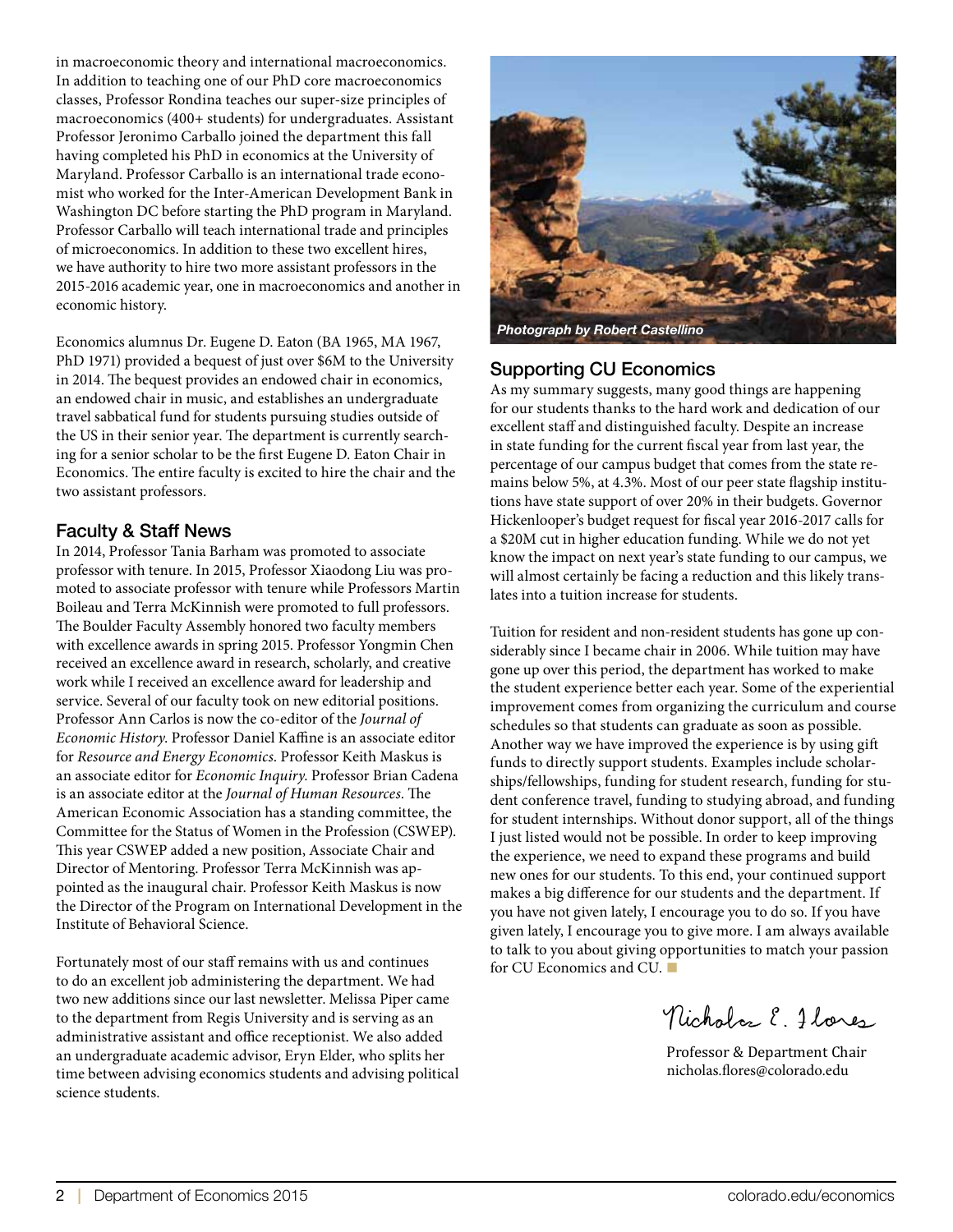# Coal, Gas, and Wind

Understanding Our Evolving Electricity System

#### By Daniel Kaffine

The electricity generation profile of the US has changed significantly over the last decade. Coal-fired generation, once representing a majority of US electricity generation, has declined approximately 25% from 2007 to 2013, reducing associated annual carbon emissions from coal by a substantial 500 million tons of CO2. At current estimates of the social cost of carbon, this represents approximately \$20 billion dollars in avoided social damages annually from CO2 alone. At the same time, a dramatic decrease in natural gas prices, largely due to an increase in supply brought about by hydraulic fracturing extraction techniques, has led to substantial increases in gas-fired generation. Furthermore, renewable generation, particularly wind, has also increased dramatically, driven by state-level renewable portfolio standards (RPS), federal production and investment tax credits, and technological advances. Clearly, these changes in coal, gas, and wind are related, but how?

Understanding the relationship between coal, gas, and wind in the electricity sector is the goal of current research with Professor Harrison Fell of the Colorado School of Mines. In particularly, we empirically examine how decreased natural gas prices and increased wind generation have individually and jointly affected coal-fired generation and emissions. We aim to quantify the source of these historic shifts in generation profiles and to predict effectiveness of future energy and environmental policies.

The focus on the electricity generation sector is motivated by several important factors. The electricity generation sector is an important anthropogenic source of local and global pollutants, such that even small changes in this sector may have profound impacts on air quality and total climate-related emissions. The US has actually witnessed a decline in CO2 levels from 2005 to the present, with the majority of this decline attributable to the electricity sector, despite relatively flat electricity demand over this time period. As such, the shift out of coal towards and wind and gas looks to be driving a large portion of the decline in US CO2 emissions.

Furthermore, the interaction between wind, gas, and coal is a complex relationship based on generation costs, demand levels, and intermittency issues. Understanding these relationships is a pressing need, as policies such as renewable portfolio standards and potential greenhouse gas pricing (in addition to market factors such as fracking and natural gas export) suggest that the electricity sector will continue to evolve in dramatic ways over

the next several decades. It is not a stretch to say that understanding the future evolution of coal-fired generation is a key and crucial aspect in terms of US sources of carbon emissions and impact on global climate change.

While previous studies have separately examined the impact of renewables and low natural gas prices on the electricity generation sector, there are reasons to believe there may be important interactions. Historically, cheaper coal-fired generation was used to meet baseload demand, while more expensive gas-fired generation met peak demand. Under these conditions, wind generation would primarily offset the more expensive gas-fired generation. However, the recent substantial decline in natural gas price has led some coal generation to become more expensive than some gas generation, implying more coal would be offset by increased wind generation. Additionally, the fact that gas turbines are better suited than coal for ramping in response to the intermittency of wind may increase the demand for gas generation to handle the volatility associated with higher levels of wind generation.

To better understand these complex interactions between gas and wind, our research examines daily generation and emissions from hundreds of coal-fired generators across the US from 2008 to the present. These generation and emissions levels are matched against daily regional gas prices and daily regional wind generation to obtain a comprehensive view of how coal-fired generators respond to these factors independently and jointly.

Results-to-date find that low natural gas prices and increased wind generation have both led to large reductions in coal-fired generation and emissions. Furthermore, we find evidence that the interaction between natural gas prices and wind generation is important in most regions of the US, and led to a greater reduction in coal-fired generation and emissions than would be explained by either factor alone. In other words, the large increase in wind generation from 2008 to 2013 led to more coal-to-gas switching, while the large decline in natural gas prices from 2008 to 2013 led wind to offset more coal-fired generation and emissions.

Our findings have substantial policy implications. New carbon intensity standards proposed at the federal level will implicitly place a price on carbon emissions, while renewable portfolio

*Continued on page 4*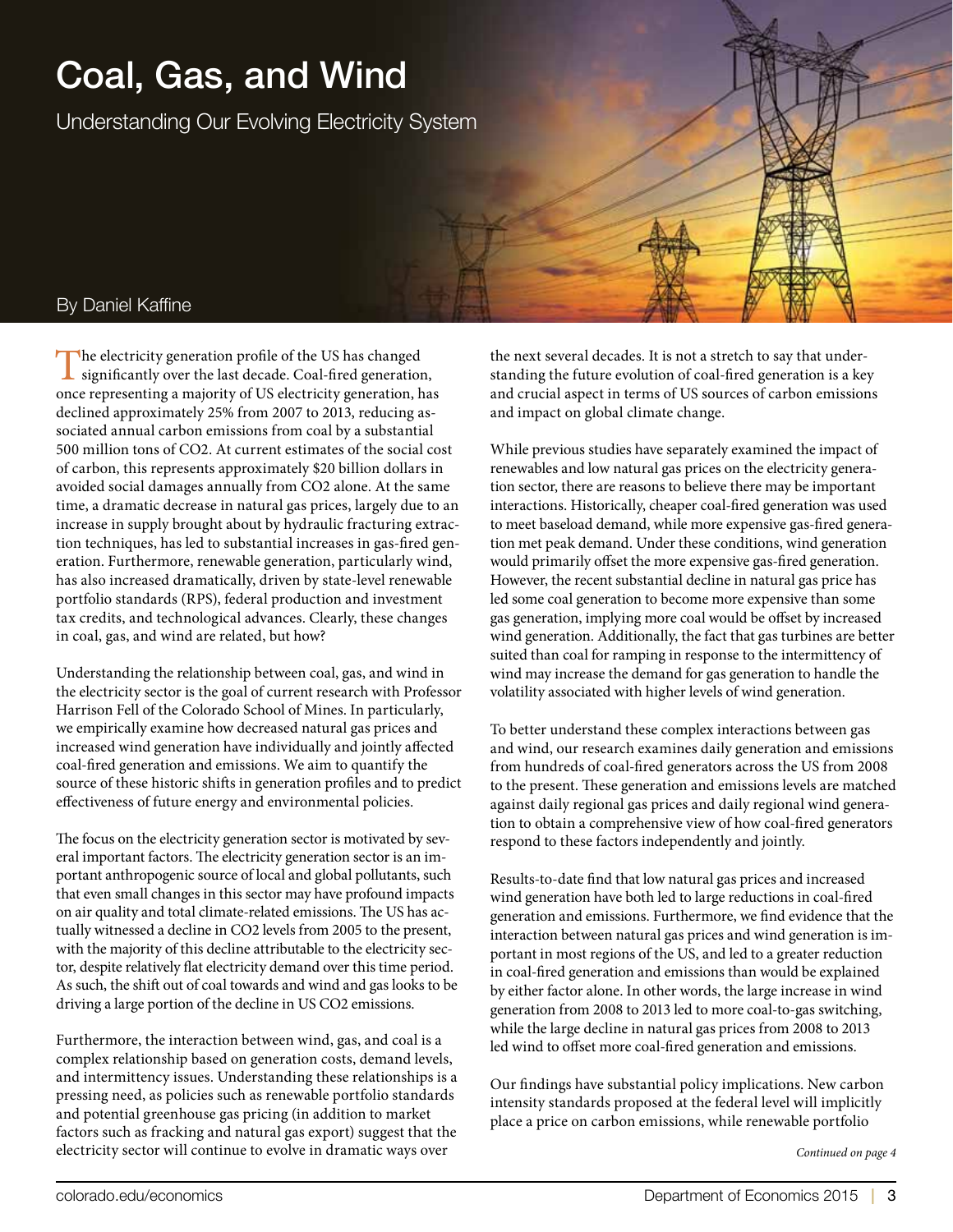

## Rebecca Neumann

Rebecca Neumann (PhD 2000) is an associate professor of economics at the University of Wisconsin Milwaukee. Professor Neumann grew up in the mountains above Boulder and received an undergraduate degree at Bond University in Queensland, Australia. After earning her BA, she enrolled

in the PhD finance program at the University of Arizona but found she missed Boulder and the mountains. With an MS in finance Neumann returned to Boulder setting her sights on a PhD in economics. She has very fond memories of her time in the CU graduate program and especially those she worked with. Neumann became very close friends with many of her graduate school classmates and these friendships have stood the test of time. Neumann feels blessed to have had such a thoughtful and hard working dissertation committee. In addition to her close work with her dissertation advisor Professor Martin Boileau, Neumann benefited from the advice and insights provided by Professor Robert McNown regarding methodology/econometrics and Professor Keith Maskus for "keeping her honest in writing."

Armed with a very strong dissertation in macroeconomics and international finance, Neumann went straight to the economics PhD job market in 2000 and landed an assistant professorship at the University of Wisconsin Milwaukee (UWM). At CU, Neumann was an outstanding graduate part-time instructor, winning the Stanford Calderwood Teaching Excellence Award for graduate students. She continued her streak in teaching excellence at UWM and also established a successful research program. In 2008 she earned tenure at UWM and was promoted to associate professor. Professor Neumann loves teaching undergraduate students at the upper-division level because these classes allow students to apply the core principles they studied earlier in the major. UWM has many non-traditional students who must work their way through college. Neumann feels extremely rewarded when students come to her to discuss continuing on to graduate school having developed skills and confidence through success in her class. Professor Neumann is a very active PhD advisor at UWM with recent PhD student placements as assistant professors at St. Lawrence University, the University of Oklahoma, and the University of Malaysia. As a graduate student advisor, Neumann models herself after her own dissertation committee, striving to be helpful, supportive, and appropriately critical to enable students to transition from graduate students to successful and independent researchers.

Recently Professor Neumann has become passionate about conducting research and teaching on personal finance and financial literacy. At UMW she developed a short course on personal finance that provides students the basics of personal finance. Additionally, she recently joined the Board of Directors for the nonprofit Make a Difference–Wisconsin. The nonprofit's mission is "to provide financial literacy programs and resources that empower students to make sound financial decisions. Our vision is to build strong communities where students and their families make informed financial decisions and take control of their financial future." Through Make a Difference Neumann works with junior/senior high school students and college students. Many of the students she teaches have little or no understanding of the concept of using a bank as opposed to going to a check-cashing store. Her work at Make a Difference has given her a whole new perspective on the need for financial literacy training and research.

Professor Neumann lives in Milwaukee with her wife, Tina Kreitlow, and their children Chas, age 4, and Anaya, age 3. Both Chas and Anaya were adopted through the foster care program in Milwaukee. In addition to being blessed by two wonderful children, Rebecca and Tina's work as foster parents in Milwaukee opened their eyes to problems of poverty and racial disparities in their community. In response to their experiences, they both work as advocates for and counselors to community members who struggle to leave the circle of poverty.

While Professor Neumann is happy with her colleagues and students at UWM, she is concerned about the future of public higher education in Wisconsin and the US in general. Recently the University of Wisconsin system faced dramatic budget cuts and Wisconsin's elected officials passed legislation to redefine the system's mission, eliminate many tenure protections, and eliminate shared governance (faculty and administration) rules. According to Neumann these changes have lowered morale in one of the nation's premier public education systems. Professor Neumann worries that if this trend spreads across the country, the US will lose one of its greatest competitive advantages, the best publicly available higher education system in the world. ■

### Coal, Gas, and Wind

*Continued from page 3*

standards passed by states continue to grow in stringency. The existence of the interaction effect between wind and gas implies that implicit carbon pricing under a carbon intensity standard would lead to more coal-to-gas switching if wind generation continues to grow. Similarly, the impact on coal-fired generation and emission from increasing renewable portfolio standards would be even greater if carbon pricing is implemented. ■



*About the author: Associate Professor Daniel Kaffine of the Department of Economics has research interests in the impacts of renewable energy policies; links between energy and environmental policy and transportation markets; property rights and natural resource use.*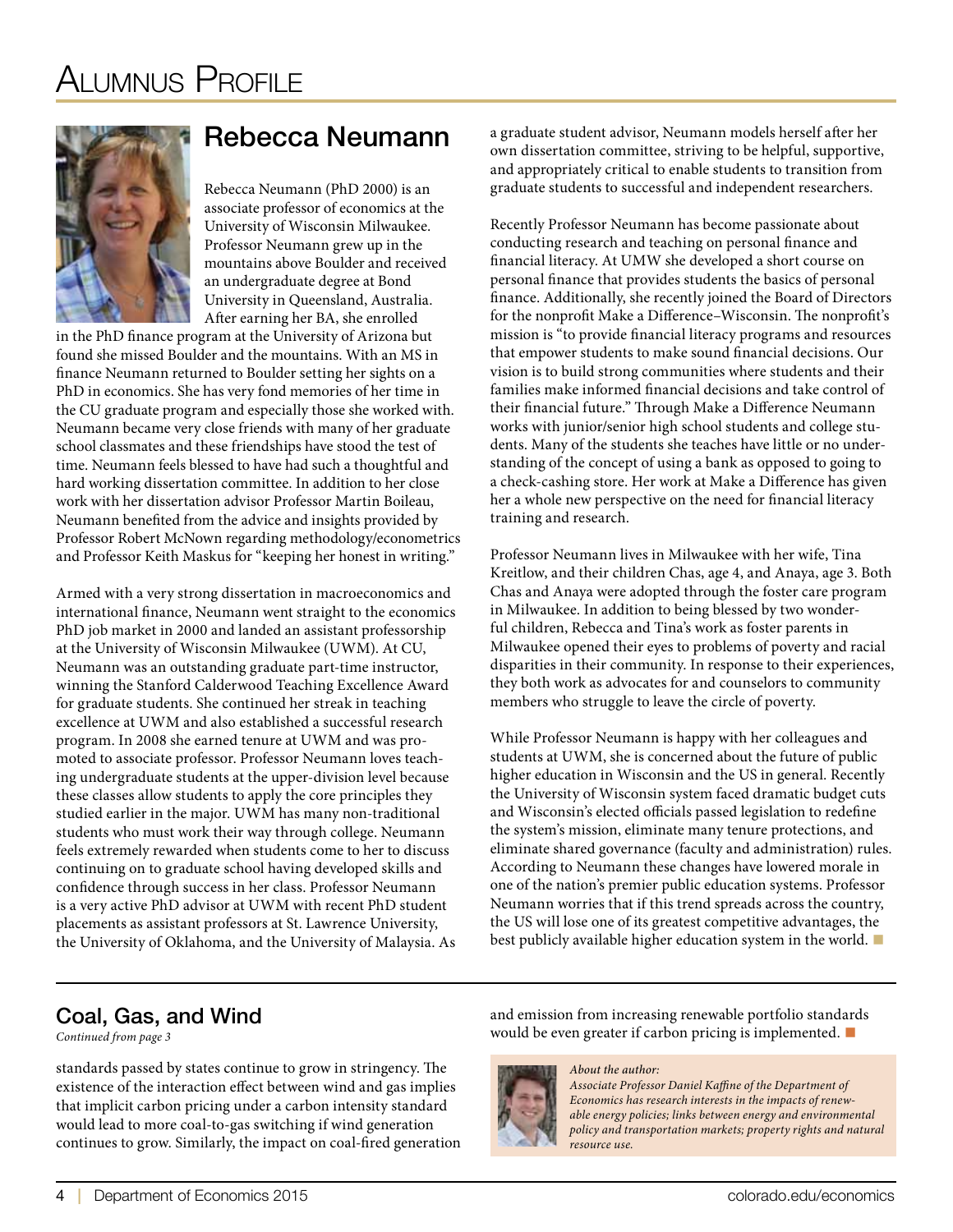## Long-term Effects of Conditional Cash Transfers

#### By Tania Barham

Curbing the transfer of poverty from one generation to the next is challenging. The disadvantages of being from a poor family starts when a child is in-utero, where a child's nutrition and development is affected by their mother's nutrition, health, and education. A family's poverty can continue to affect a young child's cognitive development through many channels including poor health and nutrition, poor parental knowledge of child development, family instability, and lack of resources. These problems are compounded when the child is school age as the child is more likely to drop out of school early.

In an effort to help alleviate poverty and reduce the intergenerational transfer of poverty a new type of welfare program was introduced in Latin America in the late 1990s, Conditional Cash Transfer Programs (CCTs). These programs give regular cash payments to poor families conditional upon the families engaging in behaviors designed to improve the health, nutritional and/or educational status of family members. For example, the cash payments may be conditional on every family member receiving regular preventive health care check-ups and their children enrolling in school and attending regularly. The cash transfers reduce shortterm poverty by increasing a family's income, while the aim of the conditionalities is to build the human capital of the children. Economic theory posits that these programs will provide children with the skills to bring themselves out of poverty as an adult. The first large-scale CCT program, Progresa/Oportunidades, started in Mexico in 1997. The initial success in Mexico inspired similar programs, and CCTs are now been implemented in more than 30 low- and middle-income countries, and even in New York City.

To understanding the effects of this rapidly growing welfare program, governments piloted the CCTs in their countries before scaling up the program. Many of the pilot programs also included rigorous evaluations. Much like a randomized controlled drug trail, the evaluations required the use of randomized assignment to determine which communities would receive the program first (i.e. be the treatment group) and which would be the control communities. In some cases there was also extensive pre- and post intervention data collection. The control communities were usually phased-in at a later date after the success of the program was determined.

Short-term evidence points to the success of these programs on improving health, nutrition, and grades completed as a result of CCTs. My research in this area highlights that the Mexican CCT reduced infant mortality by 11 percent, and that the program's conditionality that all household members receive regular health care check ups helped reduce the elderly mortality rate. Costbenefit analysis based on the reduction in infant mortality alone justified the Mexican CCT program.

While research shows CCTs were successful in the short-term, little is known about the longer-term effects of the program on learning in school and later labor market outcomes. The question of whether kids who completed more grades in school actually learned more is unfortunately a salient one in many of these countries as the quality of school is low, kids go hungry to school, and in some countries teachers teach to the top of the class.

To help determine the longer-term effects of CCTs, my co-authors and I developed and fielded a survey in Nicaragua between 2009 and 2011 to examine the effects of the Nicaragua CCT program 10 years after the start of the program. The survey was funded by the National Science Foundation, the Inter-American Development Bank, and the International Initiative for Impact Evaluation. We collected data on over 30,000 people in the original treatment and control communities, and did extensive achievement and cognitive testing on people below the age of 23 in the survey. Many of the original program recipients in these areas had migrated, so significant effort was put into finding migrants in Nicaragua and Costa Rica.

We are still refining the analysis, but the findings so far point to some important program effects. Since the original control group eventually received the CCT program, our results are likely to be under-estimates of the full effect of the program. We find that boys who were 9 to 12 at the start of the program and at risk of dropping out of school, did learn more. Testing them 10 years after the start of the program when they were between the ages of 19 and 22, the children from the original treatment group's test scores on math and Spanish were still between 0.2 and 0.3 standard deviations higher than the original control group. This same group of boys in the original treatment communities also earned 10-30 percent more per month worked. This is particularly impressive, as good jobs are not easy to come by in Nicaragua. Indeed, it appears these young men temporarily migrated to find better paying agricultural jobs both within Nicaragua and in

*Continued on page 6*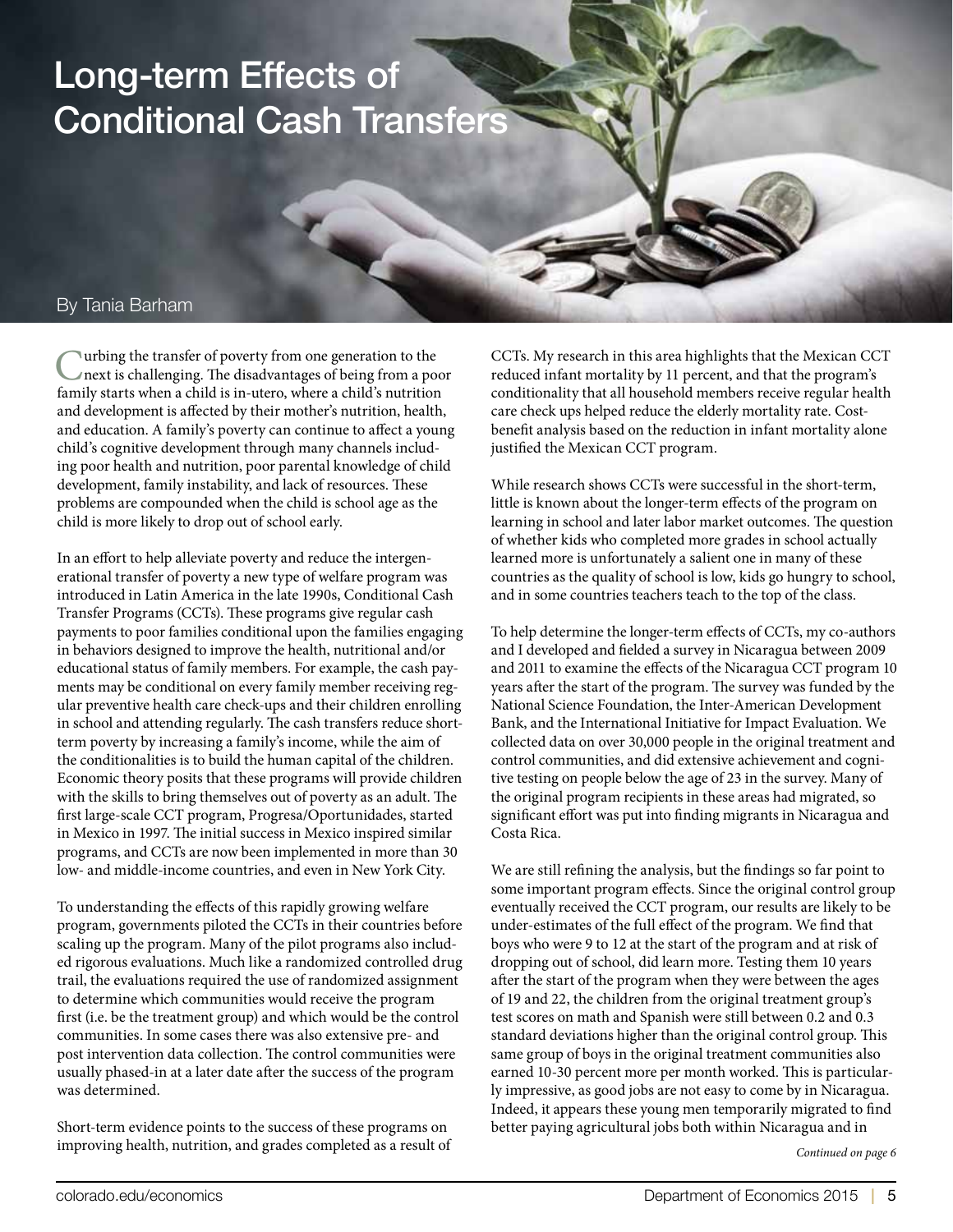

## Mary Evans

Professor Mary Evans (PhD 2001) came to the CU Economics graduate program after graduating from James Madison University as the outstanding economics BA graduate of 1997. After completing PhD core training, Evans quickly took to research in environmental economics working under the guidance of her advi-

sor, Professor Nicholas Flores. Her research as a graduate student caught the attention of Professor V. Kerry Smith, one of the profession's most distinguished environmental and resource economists. Professor Smith offered Evans a two-year postdoctoral fellowship in the Center for Environmental and Resource Economic Policy at North Carolina State University. Normally, economics PhD graduates go to the academic job market to seek a permanent position. However, recognizing the unique opportunity to work with Professor Smith, Evans seized the opportunity and together they began a long and highly productive research collaboration. When queried about highlights in her training at CU, Evans notes that in looking back, perhaps the most valuable skill she acquired from CU faculty and the dissertation process was learning to adapt. In her dissertation research, Evans had to build skills far beyond normal PhD core work to address specific research questions. In order to keep on the cutting edge of research, Evans has continued this pattern, constantly adapting by acquiring new skills.

In 2003, Evans became an assistant professor of economics at the University of Tennessee. Professor Evans thrived at Tennessee and was promoted to associate professor in 2009. While she enjoyed her time in Knoxville, Evans decided to head west to the Los Angeles area and in the fall of 2009 she became an associate professor at Claremont McKenna College in Claremont. In 2010 she became the Jerrine and Thomas Mitchell '66 Associate Professor

of Environmental Economics and George R. Roberts Fellow at Claremont McKenna College, a position she holds today.

At Claremont, Evans describes teaching Claremont McKenna students as "infinitely rewarding. Their constant enthusiasm and curiosity challenges me to continually find ways of improving myself as a teacher." On the research front, Evans gets particular intellectual satisfaction conducting research that has the potential to influence environmental policy either locally or nationally. Her most exciting current work analyzes the relationship between environmental regulatory compliance and regulatory enforcement. In one project Evans uses a relatively new US Environmental Protection Agency (US EPA) data set that enables her to separately measure how compliance is affected by traditional enforcement, where the US EPA measures and records pollution, and non-traditional enforcement where this information is later made publicly available at the facility level. She finds both forms of enforcement significantly increase compliance. As indicators of research success, Evans was appointed to the US EPA's Science Advisory Board in 2012 and she also serves in editorial positions at the *Journal of the Association of Environmental* and *Resource Economists* and the *Journal of Economic Behavior and Organization*.

Away from work, Professor Evans enjoys spending time in sunny Los Angeles with her husband, J.R. DeShazo (also an economist), her 15-year-old stepdaughter, Abigail, her 3-year-old son, Quinn, and their 10-year-old dog, Lucas. But at times Professor Evans thinks back to Boulder and remembers early morning arrivals at her office in one of the Economics building towers and seeing her friend and office mate Jennifer Thacher (PhD 2003) who had arrived even earlier. Evans, "I loved that quiet time of day, enjoying the smell and taste of a cup of coffee while hearing the rest of campus and the hill start to come alive. I didn't appreciate at the time how rare it is to have a time in your life when you have few responsibilities other than to learn and apply what you've learned." ■

*Continued from page 5*

neighboring Costa Rica. We also find that girls in the original treatment areas learned more.

We also examined the effects of receiving the CCT while a child was in-utero and for the first two years of their life in the original treatment areas, compared to receiving the program after age 2 in the original control area. We find that at age 10, boys exposed to the CCT during their first 2 years of life have better cognitive outcomes, but are not taller than those who received the intervention after the age of 2. The original treatment group boys are no taller because the boys in the original control communities caught up in height when they received the program after the age of 2. This has important policy implications as it shows that intervening early in life is important for cognitive development of children.

**Long-term Effects** CCT programs are still relatively young, and more research of the early CCT programs are needed to determine the longer-term effects of such programs. Results from Nicaragua are exciting and point to the possible longer-term effects of these innovative programs. Nicaragua is a poor country and had low levels of education prior to the start of the program; kids were not completing grade 4. It will be interesting to see if research finds similar positive effect in countries that are better off to start. ■

# *About the author:*

*Associate Professor Tania Barham of the Department of Economics has research interests in investigating the impacts of conditional cash transfers on various child health and educational outcomes in Mexico, Nicaragua, and Yemen, determining the longterm effects of family planning and early child health interventions* 

*on cognitive development of older children and adolescents, using a randomized experiment in Yemen to test the unitary model of the household and to determine if expenditure patterns differ depending on if money in the hands of men versus women, exploring the effect of electification on poverty in Brazil.*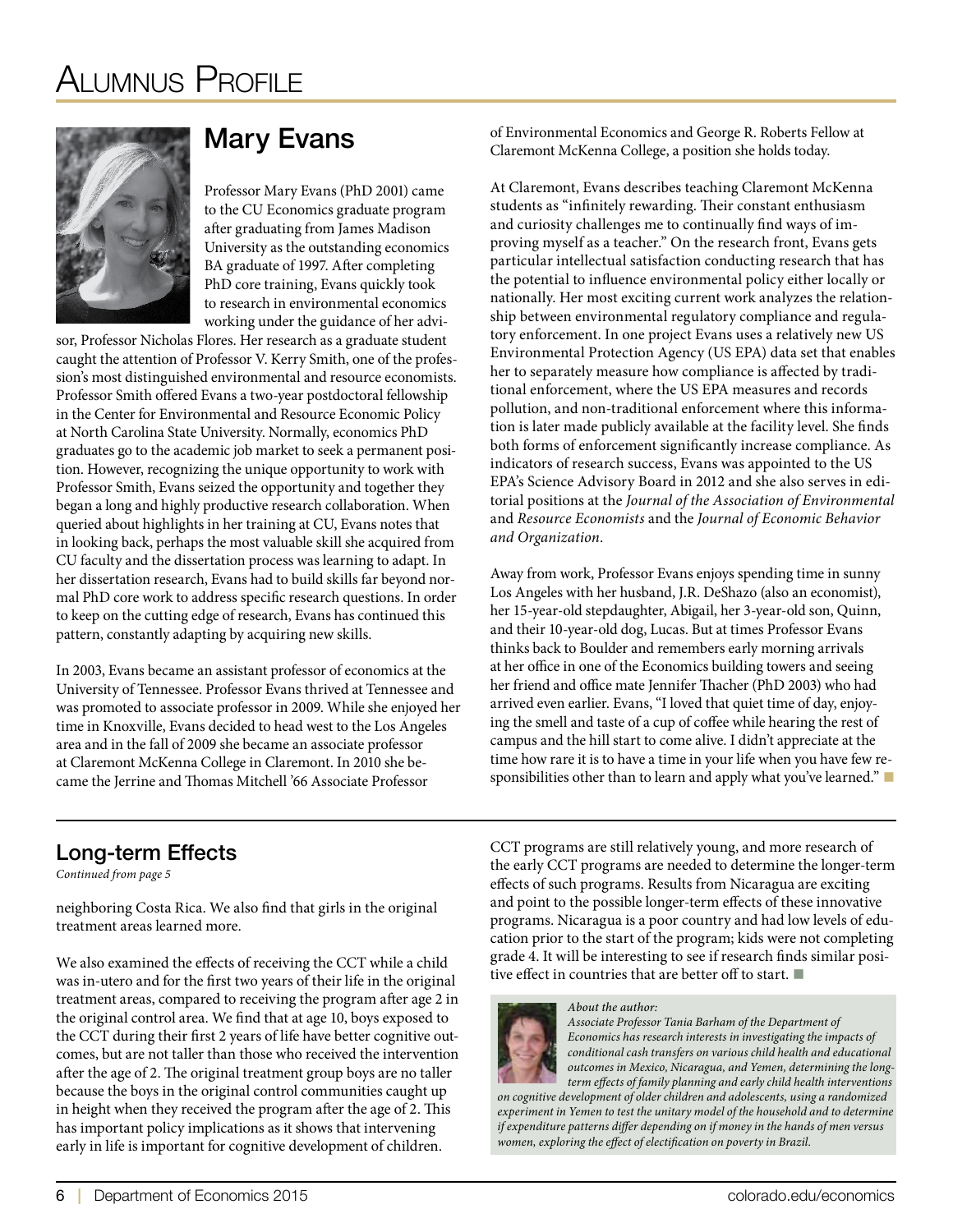## A Passion for Solving the Climate Change Problem

CU economics alumnus Robert Castellino (BA 1985) has a passion for mountain adventure that led him into all of Colorado's mountain regions over the past forty years. As a professional photographer, Castellino shared inspirational vistas by publishing notable photography books on Colorado: *Boulder: Heart & Soul– People & Place* (1998), *Colorado: Heart & Soul* (1999), *Denver: Gateway to the Rockies* (2001), *Colorado Roadside Photography Guide* (2002), and *Boulder: Yesterday and Today–A Photographic Retrospective* (2006). With so much mountain experience and given his keen eye as a photographer, Castellino noticed changes occurring to the places he loves. He observed the retreat of mountain glaciers in the Indian Peaks Wilderness Area and the Maroon Bells followed by the invasion of Colorado's forests by the mountain pine beetle. Pine beetle infestation and drought have devastated tracts of forest in the San Juan Mountains, one of his favorite areas. As a lover of nature, Castellino became aware of the problem of human-induced climate change, a problem science links to the changes he was observing.

Unsettled by these observations, Castellino decided to make a difference. He put together photographic presentations to educate people about rapid changes occurring right here in Colorado. His presentations stressed that climate change is not some future generation's problem, but a problem facing Coloradans today. Renewable energy innovations and economic analysis were also central to his presentations as solutions people can implement on their own. His presentations were well received by CU classes, business groups, and civic groups, leading him to think of bigger ways to educate and equip people with the means to make a difference. To this end Castellino founded the nonprofit Climate Colorado (Climatecolorado.org) in 2014 with a vision of approaching the global climate change problem as a local problem that people can work together toward solving. Under Castellino's leadership, Climate Colorado implemented several new and exciting programs with more on the way.

In November of 2014, Climate Colorado created the Colorado Climate Summit on the CU Campus. The Summit brought together experts on renewable energy, electric utilities, and transportation along with interested students and citizens. In addition to expert talks, there were moderated brainstorming sessions for responding to the challenge of achieving net zero carbon emissions in energy production by 2020. Participants were led through a planning and design process for meeting this goal using rapid prototyping, a technique applied in manufacturing and high tech development. A recent high-profile application of rapid prototyping is the development of Google Glass led by Tom Chi. Rapid prototyping applied to the climate challenge required Summit teams to articulate a concrete plan for meeting the climate challenge within an hour then revisit and revise the plan in rapid succession resulting in a prototype plan. According to Tom Chi, rapid prototyping induces people to partake in what he refers to as expansive learning–learning done on behalf of humanity that has the potential to discover new possibilities in a short time. The rapid march using only immediately available information forces people to think independently and outside of the box. Colorado Climate Summit participants were very pleased with their rapid prototyping experience and walked away feeling empowered and engaged as a community committed to making the change they envisioned together.

*Photograph by Robert Castellino*

Most recently Climate Colorado created a new program, Schools to Zero for K-8 and high school students. The kickoff event happened in October of 2015 with the STEM Magnet Lab School Climate Challenge Summit. The Summit engaged third and eighth grade students with a climate challenge for their school building to achieve net zero emissions, zero waste, and reduce water by one half in five years. Using the same rapid prototyping principals and guidelines the event was moderated by school faculty and Climate Colorado's professionally trained team of rapid prototyping specialists. Students came up with plans for meeting the climate challenge while school district administrators and board members observed. The Summit not only engaged students in the climate change problem, but also gave them a voice in the redesign of their school building that is being planned now that remodeling funds are available.

Castellino's efforts as the CEO of Climate Colorado are attracting attention. Climate Colorado has been endorsed by a long list of other nonprofit organizations and Castellino has been invited to address Colorado State officials, delivered testimony to the US EPA on the Clean Power Plan, and given a talk at TEDxVail. Castellino's love of the backcountry and desire to preserve it led him down a path he had not foreseen. His mantra is making a difference one person at a time, one school at a time, one city at a time so that together the climate change problem can be resolved. ■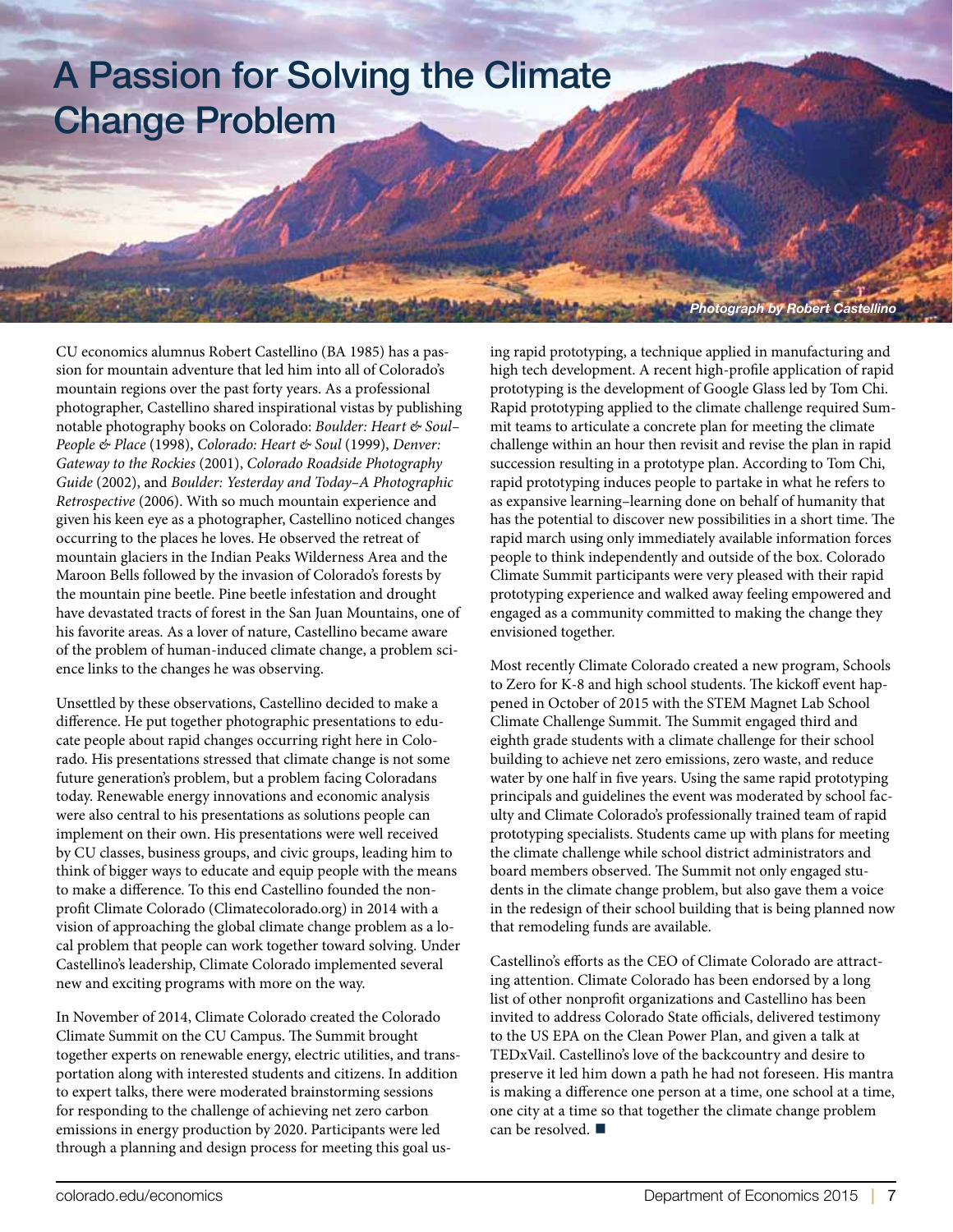

#### DOCTOR OF PHILOSOPHY

Luis Fernando Castro Penarrieta Jieun Chang

Randall Scott Hiller Joyce Chia-Heng Loh

Catherine Massey Christopher Ryan McMahan

#### MASTER OF ARTS

Patrick Gourley Mariesa Ho Timothy Bywater Larsen Seamus Xiaoyang Li

Gregory Madonia Eric Osborne-Christenson Se Mi Park Eric Penner Kristina Sargent

#### BACHELOR OF ARTS

Christopher Robert Aarvig Ahmad Frank Abderrahim Sean Christopher Abramson Cecilia N. Achuka Nathan Lee Adams Ross John Adams Hasan Ayel Al Ahbabi Rami Ahmad Al Zamel Jon Andre Alanis Zachary Ziad J. Alaywan Matthew Graham Allen Benjamin Matthew Ambrose Kristopher James Amstutz Trent William Anderson Aaron Michael Aragon Garrett Lee Aschermann Brian Gregory Ash Hamid Reza Ashtiani Frederic Vincent Askham Daniela Alejandra Avendano Andrew Thomas Barnes Zachary Dain Barone Alex Charles Baumgart Andrew Brian Beach Caleb Myer Benson Evin V. Berg Elliott Berger Alexander William Bieker Samuel Bay Binder Tyler Colton Bodine-Smith *with distinction summa cum laude* Dominic Edward Boggeri Vivienne A. Born *with distinction* Douglas Steven Bosswick Richard Daniel Boyd Michael Richard Boylan

William W. Braun Kevin John Breen Walton Barnes Brown Jonathan Michael Bruno Nathan Bruno Brandon Carrigan Buse Conner O'Dell Buttermore Justin Ray Cahoon Ryan Joseph Campagnola Jonathan Winston Campbell Nicholas Stephen Caron Christian Del Carpio-Thomas Jordan M. Cevaal Yu-Chun Chen Jeffrey Michael Chmielewski Hunseok Choi Adam Samuel Ciesielski Trevor Joseph Clayton John Francis Cody IV Joseph Michael Conboy Alexander Gillen Cossoff William Bartley Cox Samuel Austin Creamer Adam James Cribari Danielle Rebecca Croft Jennifer Lauren Csaszar Spencer Bradford Cuiper Stephanie Renee Curry Jonathan Clark Cutler Alexander Mark Czernik Sean Patrick Daley Christian Dalsgaard Meaghan Lilja Darvin Jessica Davidoff Clifford Arlen Davis II Hayley Rae Davis *with distinction*

Jake Patrick Bradley

Jose Jorge Federic Deman Garcia Timothy Mark Demus *cum laude* Michael Thomas Destito Mark Anthony Diaz Michael Mark Domanico Ryan Russell Donnel Michael Dopp Angela Christine Dowdy Sean Patrick Driscoll Stephanie Eaton Matthew Joseph Elmer Nico Salvatore Enea Edward Richard Ericson Andrew Gardner Evans Stuart Brent Eynon Austin Kenneth Faroni Eliott James Farquharson Yazan Fattaleh Edward Jorge Fernandez Stephen Edward Feuerstein Michael Patrick Field Nicholas Donald Finch Cassie Reyna Finer *magna cum laude* Nina Rene Fiorillo Alexander Wynne Fisher Nadia Gabriela Florez Max Cooksey Forster Wesley Edwin Foudriat Margaret Elysia Fox Charles Shelby Frank Lauren Rachel Fredrick Hayden Scott Fries Yang Gao David Harris Gardner Conner Pius Gertje Kyle David Gillette Timothy Paul Gleason Shelby Lynn Goldenberg

Christopher Julian Grain Nicholas Thomas Gray Samuel William Gray Alison Janelle Grove Brendon Stewart Guichet Jing Guo David Mark Hackworthy Ilir Hajdari Sean Michael Hall Thomas Edward Hammer Matthew James Hammett Kristie (Jimin) Han Tyler William Harch James R. Harmoush Hailey Anne Harrington Scott Michael Hausmann Brice Alton Heller Walker Hill Hugi Hilmisson Kronan Burns Hoffman Christine Elizabeth Holloway Joshua Richard Hosch Connor Hoy Michael Benjamin Isaacson David Jonathan Jaffe Laura Ospino Jaramillo Timothy Evan Jenkins Biying Jiang Alexandra Mae Kahn Vasilena Vasileva Karaivanova Zachary Alexandar Karr Taylor Michael Keddington William Peter Kelley Dana Alan Kennedy Alexander Frederick Kilen Diana Kimberly Kim George Edward Kinsella III Dailey Alexander Kluck

Soojae Moon Kyungsoo Oh

Joseph Vavrus Xin Wang Nan Xu Tianxiao Zheng

> Andrew Paul Koller Garrett Kramer Laura Marie Kraus John Hayden La Rue III Scott Martin Lagana Brendon Westley Larson Perry Vance Latimer Alexander Michael Lauderbaugh *magna cum laude* Sean Michael Layden John Lee Paul William LeNeveu Daniel Leon Levine Kenneth Allan Lewis, Jr. Zishen Li *with distinction* Derik Andrew Linch Nicholas Thor Lind *with distinction* Erika Dane Lohmann Benny Lu Jack Geyao Lu Zachary C. Lyon Robert John Macauley II Thomas James MacPherson William Alexander Madden Allison Leigh Madigan Tatyana Malinina Christopher Marshall Keith David Martinez Alexander James Martini Mae Takiko Matsuura Ryan Michael Matzen Tyler Andrew McBride Devin George McCafferty Will Grant McCaskill Lauren McDavid Thomas Alexander McKee Jeffrey Allan McKinnon, Jr. Corbin E. McNutt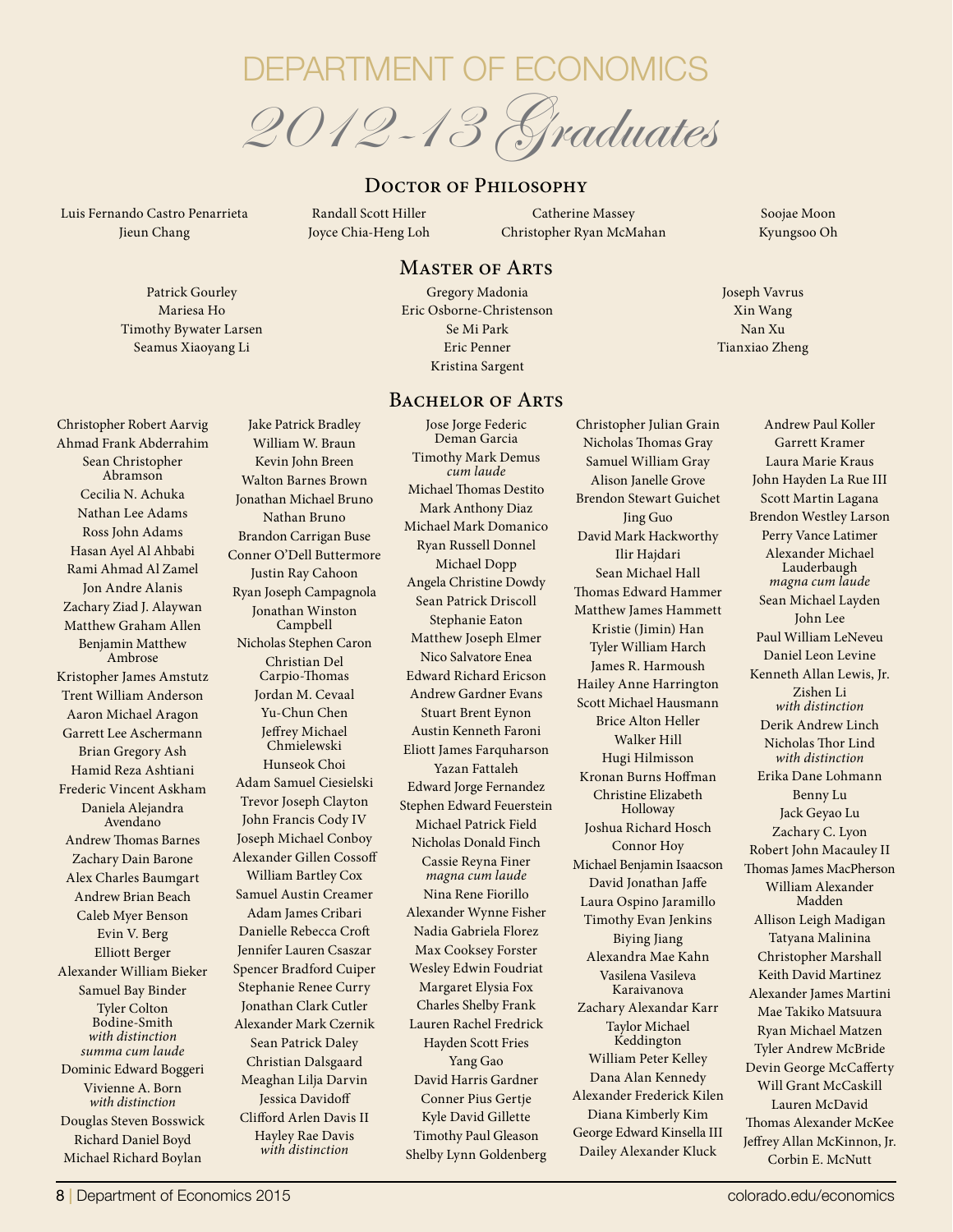Michael James Merwin Zachariah Montana Milby *with distinction* Kelly Anne Miller *magna cum laude* Christian Albers Milleville Martin Ignacio Minondo Jordan Thomas Monson Lindsay Ann Mullineaux Carl Robert Newman Scott David Nobles Justin James O'Donnell Nikko Coen Okamoto Philip Robert Olson Laura Ospina Jaramillo Eileen Elizabeth O'Toole Jazmin Pando Chacon Nicholas Harrison Parker Tyler James Paschke Katie Jill Patterson Taylor John Paules Jamie Perse Laura Faye Peters Hunter Lot Phillips Ryan Andrew Phillips Joshua Philip Picker Benjamin Asher Pomarantz

John Posada Taylor Chris Preusch Jean Maurice Provosty Greg Matthew Pruett Fabian Lucas Ptok Ariel Grace Froelich Raehn Nicolaus Francis Ramos Othman Refai Michael Albert Reid Anna Riba Andrew Richter Zachary Ryan Ricketts Zac Joseph Riera Brandon Michael Rizzo Brian Stephen Robles Brandon Rochelle Alexander George Rodriguez Roxanne Leigh Ross Eric Randolph Rosswog Megan Rustigian Jordan David Saffold Elliot Louis Sachs Vincent Craig Santiago Jeff Sarceno William Ryan Scheffler Rachael Marie Schroeder Bradley Page Seamans

William Russell Serne, Jr. Kevin McGraw Sexton Tyler James Sharkin David James Sheehan Pasang Sherpa Jaron Simpson Grace Catherine Skelly Dustin Lynn Slagle *with distinction* Jonas Taylor Smead Anthony R. Smith Jacob Smith Lloyd Douglas Snider II Ryan Gregory Snyder James Edward Sober III Kyle Robert Stafford Julia Staines Meghan Malloy Stearns Willy Edward Stewart III *with distinction* Patrick Acadia Stokes Brayden Anthony Stolfe Molly Ann Streff Ryan Blake Streit *with distinction* Katherine Theresa Strickland

Collin Joseph Sullivan

Kenny Neal Szulczewski Lindsey Kathryn Tagen Casey Culpepper Talley Nutthavuth Tamang *magna cum laude* Matthew David Terral Benjamin William Te Selle Saugat Kumar Thapa Bryce Kazuo Tottori Michael Ryan Tower Kristi Twilleger Jake Thomas Tyson Leonid V. Vaisberg Courtney Nicole Vanier Mark Kenneth Velemirovich *with distinction* Kohlman Stock Verheyen Dustin Alexander Vile Henry Kilmer Von Storch Joshua Michael Wainer Thomas Bennett Waldschmidt Thomas Darryl Walton *with distinction* Eugene Wan *with distinction*  Jay Wang Jingyi Wang

Xiaoxiao Wang Ye Wang Daniel Copell Watson Peter Holm Webermeier Lucas Bernard Webster Rachel Jessica Werner Madeline Elizabeth Wheeler Alianna Marie Williams Tyler James Wilson Merrill Wing Michael Harold Wood Christopher Michael Woolman George Forrest Wortham IV Logan P. Wright Changhao Wu *with distinction* Wanqing Xiang Justin Micheal Yates Chi Zhang Jin Zhang Cheng Zheng Yuanxin Zhuge *with distinction* David John Zippie Justin William Zuckerman

2013-14 Graduates

#### DOCTOR OF PHILOSOPHY

Maryam Kabiri Priti Kalsi Ross William Knippenberg

Nathan Adkins Alexander Cauley Bentley Clinton Daniel Diebel

Sheena Lynn Murray Molly Christine Podolefsky Yuchen Shao

#### Master of Arts

BACHELOR OF ARTS

Mark Goldfarb Alexander Hill Alex Kormendi Tyler Mangin

Amit Patel Richard Peterson William Ridley Joshua Schabla

Steven Michael Smith Un Jung Whang Kenton Richard White

> Patrick Turner Matthew Vance Sihong Xie Eric Werfel

Fredric Michael Abood George Athos Adamson Bryan Yuuki Albaugh Samuel Jonathan Alschuler Kyle Alan Ambler Bradley Anderson John Frederick Anderson Graham Edward Annett Jalen Luis Aquino Gina Elizabeth Armijo *with distinction* Jason Assaf Jaylen Devaughn Baca Timothy Sanders Baird

Aaron William Barlow Stanley Sroufe Barnes Katharine Danielle Baroway Kristina Alexys Barry Deborah Hallinan Batson Justin Michael Baughn Lauren LeeAnn Beegle *with distinction* Robert Glenn Begani Samuel Philipp Bell Samuel Enrique Belloso Targa Jordan Harris Benudiz

Martha Teferi Berhane Ross Lucien Berger Samuel William Bican Nicholas Mann Biehl James Francis Blackburn IV Adam Michael Blank Austin Jake Blodgett Tyler Colton Bodine-Smith *with distinction* Ronald Alexander Bornsztein Matthew Watkins Boss Malcolm Graham Bourne IV

Thomas Dylan Brackett Sean Michael Brading Brendan Scott Bradley Matthew Ernest Brand Connor Breitbach Kelly Elizabeth Brown William Windisch Brown Justin Ray Cahoon Austin Douglas Cannell Carlos Adolfo Cantor Victor Alan Casebolt II Devin Jay Castor Joshua Michael John Catalano *summa cum laude*

Nicholas John Catalano Heather Simone Cerna Jordan M. Cevaal Kiefer James Chapman Yao Yao Chen Aubre Vasili Chevalier-Kousiotas Tiyana Clark Chase Coale Tyler Alan Collins Kevin Harrison Comstock Abbigale Cook Christopher Michael Coviello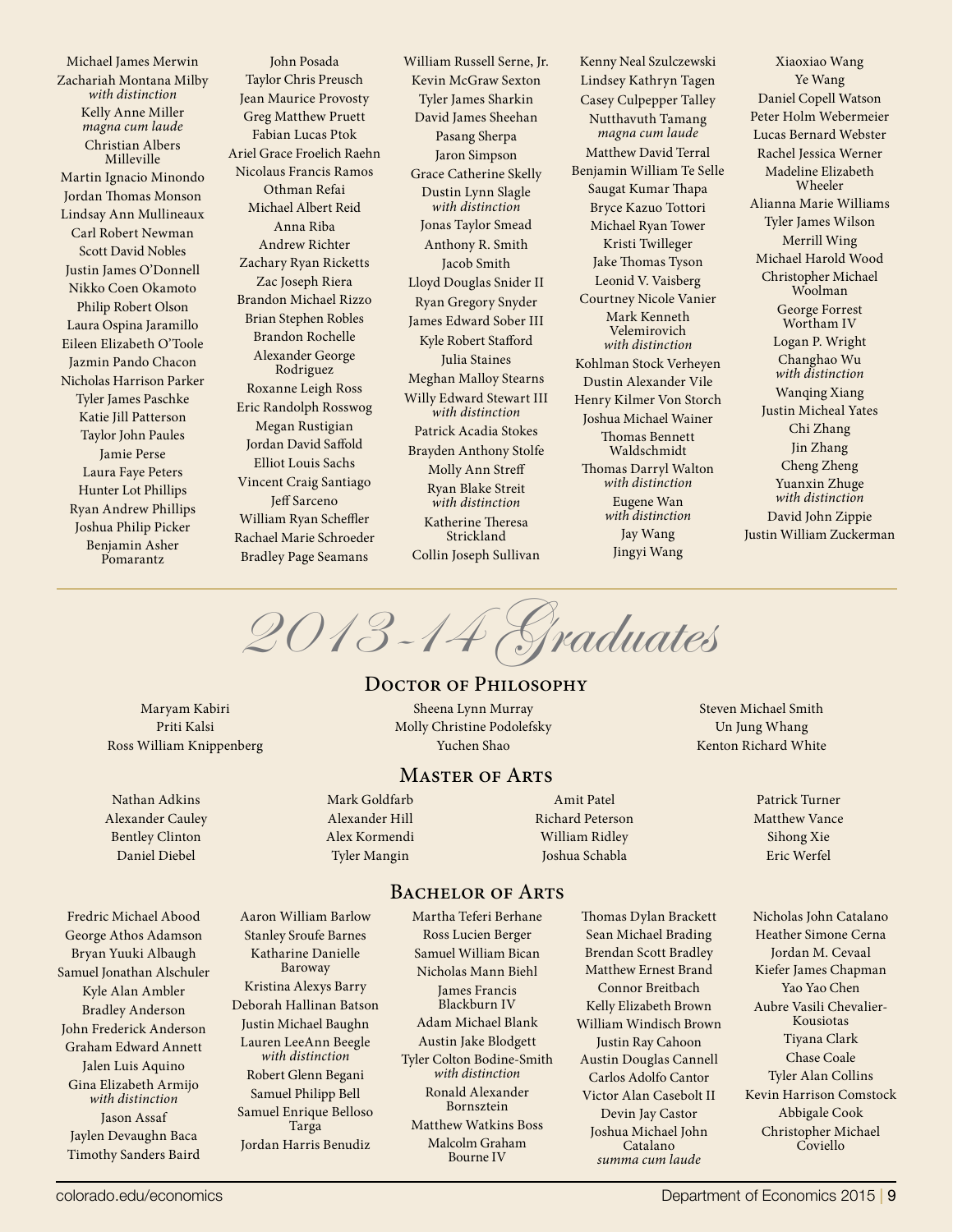Julia Elisabeth Creighton Chen Cui Micah Clayton Current Kevin Scott Dageforde *with distinction magna cum laude* Gregory Colin Dagger Rachel Kathleen DeHaan Sean Patrick Daley Graham Alan Davis Samuel Greene Davis Gabriel Adam Davison Mark Anthony Diaz Philip Doetsch Zacki Ullah Ebadi Madeline Rene Eckles Grant Vaughn Ehrick Daniel Andrew Eichholz Nicholas Anton Eichler Christian Michael Elliott Ethan Samuel Elliott David A. Esposito James Blair Eulenstein Robert L. Fay Zachary Noah Feldstein JonPaul William Ferzacca Nina Rene Fiorillo Austin Fitzgerald Fisher Carley Anne Flynn Morgan Katherine Flynn *with distinction* Crawford Noel Follett Max Cooksey Forster Herbert Oliver Funsten IV Douglas Edward Gabbard Siyu Gao Andrew Michael Gartland Nicolas Paul Gavora Yemane Gebremeskel Ian Anthony Gibbs Geoff Paul Gilbert Monica Anne Glicken Christian Julian Grain Michael Andrew Gold Gabriel Leslie Gomez Juan Antonio Garcia-Gonzalez Grant Jonah Gordon Jessica Erin Graebel Brendon Stewart Guichet Dillon J. Guidice Eduardo Gutierrez Matthew Stuart Gutkowski Conor Jeffrey Hansen Philip Cooper Harlan Bardia Eliot Harsini Ross Daniel Hastings William Daniel Hauptman *with distinction magna cum laude* Jiaji He Brice Alton Heller

Wade Tatsuo Hirokawa Alexander John Hiser Daniel John Hittler Quinn B. Hood Nathaniel Cody Houston Connor Hoy Huan Hu Nathan Allen Huey Harrison Charles Hunter John Malcom Hunter Piper Jackson-Sevy *with distinction* Ross Davis Jackson John David Jaen Dylan Austin Johnson Riley Matthew Jones Taylor Ryan Jung Adam Trent Kager Mitchell Aaron Kahl Nicholas A. Kanner Zachary Alexandar Karr William Peter Kelley Dana Allen Kennedy Madison Paige Kiani Sang Kim Weston Scott Kim Robert Gregory Kimball Robyn Taylor Knapp Morten J. Knobbe Evan P. Koehn Brian Raymond Konsiky Ivan A. Konvalin Natasha Elaine Kosik *with distinction* Tyler Edwin Korenblat Laura Marie Kraus Tyler Joseph Krieger Patrycja Danuta Krystman Trevor Philip Laborde Ian Scott Langer *with distinction* John William Lanz Thomas James Laugeni Michael J. Lawrence Nora Rachel Leccese David Sungkun Lee Samantha Marie Lee *with distinction* Joshua Samuel Leftin Peter Alexander Lemieux Michael Joseph Lescanic Paige Nicholle Leuschner *with distinction cum laude* Meijia Li Xinran Li Yang Li Michael Andrew Linneman Louis Lish Parker West Livingston Jennifer Lobue

David Daniel Lowery Nicholas Arthur Lubell Ke Ma Dane Thomas Mailhiot Brian James Main Joelle Marie Makuta Alphonse Marcello Zachary Peter Marchlik *with distinction* Ethan Victor Markovitz Marcus Alexander Martinez Christopher James Matchett Alexander Flynn McBroom Devin George McCafferty Connor Patrick McCall Conor Robert Liam McCarthy Michael Eugene McCluskey Richard George McKinney Jeffrey Allen McKinnon Jr. Robert Normand McManus Kyle Kenneth McMillan Jeff David McMillan *with distinction* Dillon John McNamara Edward Adkins McNichols Max Henry Meints David Zachary Mendelsberg Josephine D. Merklein Alexa Mersman Daniel Ralsey Miller V Davina Mayela Miller Jeffrey David Miller Julie Elise Bow Miller Sherman Ralsey Miller Nicholas Alexander Mohr Sean Michael Moser Jonathan Joseph Moyes Phu Nguyen Thy Hue Nguyen Mackenzie Spencer Nichols Matt William Nippes Christopher J. Nizich Alec Nyberg Nikko Coen Okamoto Chi Pan Andrew Harrison Pappas Ilho Park Alexandra Lynne Parker Harry Sherman Pascarella *summa cum laude* Heather Leigh Patterson Jillian May Peacher Sterling Chandler Perkins David James Perry Rachel Peterson Joshua Picker Robert Sean Pollard Dylan Anders Porter Tyler Lee Priest Jean Maurice Provosty Joshua Michael Pruitt

Fabian Lucas Ptok Stephanie Nicole Pyne Chase Curtis Quigley Matthew James Quinn Nicolaus Francis Ramos Michael Albert Reid David Marshall Retzer Anna Riba Nicholas Simon Rice Lana P. Rimboym Mitchel Ryan Rivard Parker Hayden Robbins Jorge Robles Nicholas Fredrick Russo Daniel Sean Ryan Hassan Alan Safieddine Joseph C. Saling Miran Ayman Salloum Matthew Mogan Sanders Marisa Rae Sandoval Raili Larsson Schilling Edward Robert Schmitt Dana Elizabeth Schnee Giorgianna Seibt Riley Seidel James Carl Seifert David James Sheehan William Russell Serne, Jr. Jie Shen Daniel Adam Sherman Kevin Gordon Sherman Veronica Shim John Mark Silhavy Jr. Alexander James Shogan Paul Andrew Simpson-Johnson Alexandra Elizabeth Skewes-Cox Ryan Michael Small Daniel Murphy Smith Matthew Robert Smith Samuel Allen Smith *with distinction magna cum laude* Trenton Wade Smith Ryan Gregory Snyder Guanxiong Song Sara Song Alexander Stauter Chad Michael Strong Richard Stubblefield Gregory Douglas Stula Wanyu Sun Alyssa Lauren Sunoo Nicholas Scott Szelog Elizabeth Ashley Szoke Benjamin William Te Selle John Terrien Soon-Guan Ti Nicholas Tolley Matthew Evans Tram Jesse Camille Tuell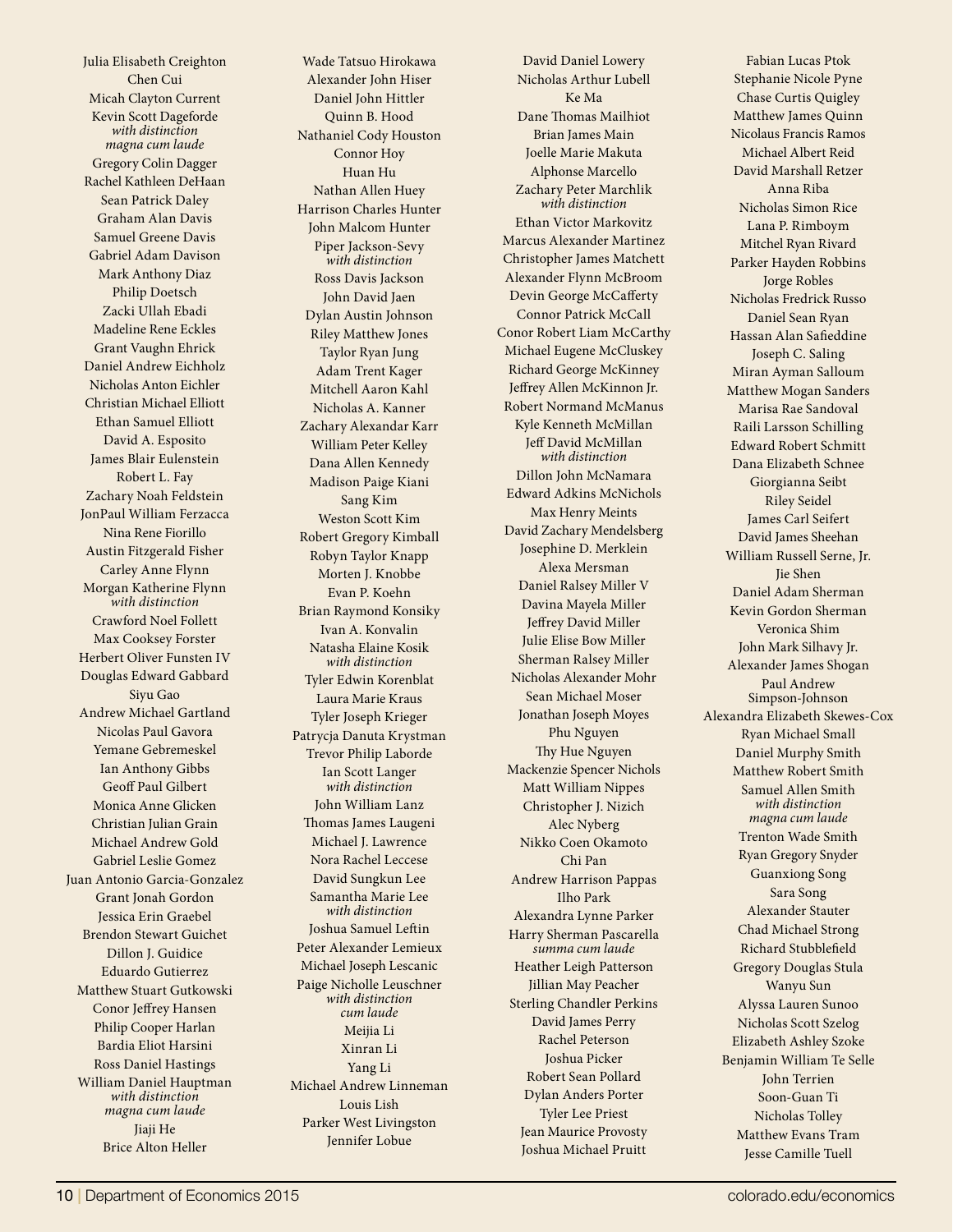Jami Sue Tuzzeo David John Vaughan III Delilah Rose Vigil Jonathan Matthew Volfson Thomas Bennett Waldschmidt Lexi Nicole Walega Anna Therese Walters Alisha Eleanor Walton Tracy Waithera Wanjiru Alexander Phillip Ward Calvin Andersen Ward

Matthew H. Waters Jeffrey David Watson Brian Jacob Weinstein Kevin Wendt Jonathan Robert Wezner Eric Wienrich Cole Harrington Williams Evan Michael Williams *with distinction* Christian Akira Wilson Matthew Colin Wilson

Brennan Matthew Wolf Christina Elizabeth Wright Logan Patrick Wright Cheng Wu *with distinction* Jingyin Xia Xinyan Xie Fangzhong Xu Shuo Yang Cebrail Yasar Yavuz *with distinction*

David Brian Yoshida Kaiwen Yu Jianpeng Zhang Xiezhou Zhang Xuefei Zhang Cheng Zheng Yi Zheng Michael Hahn Zoppa *with distinction*

2014-15 Graduates

#### DOCTOR OF PHILOSOPHY

Edward Lawrence Kosack Na Kyeong Lee Sooyoung Lee

#### Master of Arts

Hoyn Kim Samara Virginia Mendez

#### BACHELOR OF ARTS Stephen Macken Collins

Cody James Columna Erik Nicholas Comer Dylan Byrne Connolly Christopher S. Conrad Marchant Cottingham Christopher Michael Coviello William Elias Cox William Crimmins Rhett Doss Cross Grazina Dagyte Christopher James D'Ambrosio Olivia Porter Daniels Clayton Hunter Davis Taylor Mary Davis David Scott DeCamp Marissa Lauren DeFeyter Ryan Joshua De La Vega Kathleen Allison Deptowicz Haley Elaine DeRudder McKayla Inez Dolan Benjamin B. Donegan Travis James Dowdy Hayley Katharine Dunn James Ainsworth Dupar Zacki Ullah Ebadi Victoria Leisy Eberlein Scott Lee Edwards David Esposito Alexandreya Taylour Esquibel

Derik Thomas Fabrizio Nicholas Peter Fallon Austin K. Faroni Victoria Ferguson Alberto Ernesto Fernandini Anthony D. Ferrufino JonPaul William Ferzacca Nine Rene Fiorillo Loren Franklin Ellen Mary Franks Calvin Frauenfelder Bayley Fuller Herbert Oliver Funsten IV Douglas Edward Gabbard Carl Bacharach Ganz Siyu Gao Cary Garfinkel William Henry Garvey Andrew Thomas Patrick Gendron Michael David Gilman Ryan Robert Ginter Christopher Shields Gluckman Gabriel Leslie Gomez Cory Nicholas Goode *summa cum laude* Samuel Goodnight Jake Aaron Goodstein Grant Jonah Gordon Christopher Ryan Graham Travis Gruenler Nuvan Ian Gunaratne

Jose Ivan Rodriguez Sanchez Paulo Quinderé Saraiva

Doyoung Park April Christine Ross

Austin Crowley Smith Zachary Alexander Ward Weisi Xie

Brandon Michael Spears Li Yao

Mikhael Maximiliano Gustin James Hafer Michael Halax Stephen Fredric Harman Bardia Eliot Harsini Morgan Christi Harris Peter James Hawkes Dwayne Haynes Jie He Sheng He Jacob Ryan Henston Charles William Heskett Alexander John Hiser Scott Brown Hodges Christopher Tyler Holston James Hopkins Molly Jill Horowitz Kevin Barry Howes Daniel Intolubbe-Chmil *cum laude* Seth Daniel Ivanoff Gookjin Jeong *with distinction* Jake Erik Jeronimus *with distinction* Walker Phillip Jezek Yuwei Jiang Lea Mackenzie Johnson Tesha Johnstun Max Peterman Joles *with distinction* Christa Brittany Jones Israel Nkola Kalombo

Yucheng Ding Zachary Lee Feldman Dustin Dale Frye

Javier Andres Santiago Scot Beattie

Joshua Ryan Adams Bryan Yuuki Albaugh Faris Al-Jassim Ahmed Alkendi Liynah Ayman Alkhadhra Zohair Jawad Al-Sharshani Bradley Anderson Christopher Doukas Anderson David James Anderson *magna cum laude* John Frederick Anderson Trent William Anderson Isaac Jaymes Andresky Aidar Aralbayev Sebastian Arango Bradley D. Arnold Alexander Audi Thomas Bruce Augason Christopher Mark Baines Cory Balk Alexander Herrick Barber Charles Claude Henry Barkmeier Avery Michael Benge Cody Jess Bennett Tyler Dale Bentley Martin Berg Ru Bi Lingyu Bian Bo Christian Birkeland Jacob John Bishop Willem Raleigh Bloemsma

Xin Geng Gisella Anne Kagy Jongheuk Kim

Matthew Ridge Butner Mallory Joan Keeler

Adam Christopher Boggeri Mac David Bolling Bryan Richard Bonack Sidney William Grant Bonser Jacob Ethan Bornstein Cameron Fabin Botts Paolo Steffey Bouchard Thomas Dylan Brackett Lauren Rogge Bratschun John Thomas Brewer Bailey Barton Bulls Carlye Anne Burke Davin Burke-Reinhart Amy L. Burnett *magna cum laude* Frances Ann Butler *summa cum laude* John Webster Butler II Brandon James Calano *with distinction* Anthony Campolo Marissa Wilson Cannady Hunter Jensen Carmichael Cole Alexander Carslon Kelsey Anne Carpenter Maxwell Caudle Lok Hin Chan Bryant Chen Cameron Chittick Maxton Daniel Coates Jared Nicholas Codina Taylor Leigh Cohen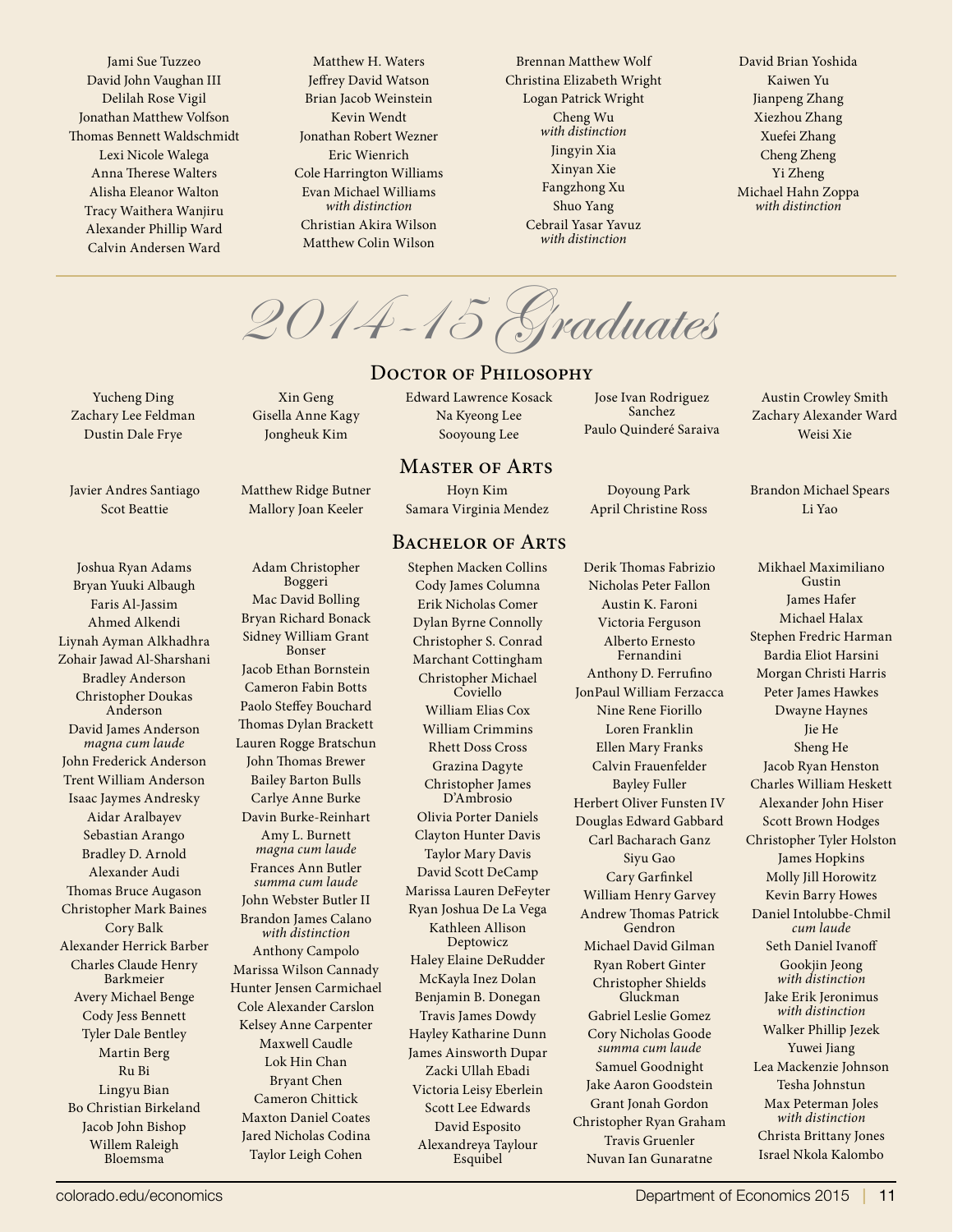Ian Michael Kamlet Dana Alan Kennedy Alexander Roy Kent *magna cum laude* Adrian Macy Keyes Jongwan Kim Linda Dianne Klouser John Robert Kramer *with distinction* Laura Marie Kraus Tyler Joseph Krieger Thomas Curray Kubancik Scott Andrews Lalli Mark Benjamin Lamb *cum laude* Thomas James Laugeni Alexandra Brooke Lawrence Louis Christian Lazo Yiming Le ByungJin Lee Michel Lefebvre Phillip Wesley Lemmons Marshall John Leng Kristi Leung Shangqian Li Ethan Robert Lilly Michael Linscome-Hatfield Lu Liu Yang Liu Karen Kar-Yee Lu *with distinction* Matthew Kevin Lynch Robert John Macauley II Daniel John Maccarone Thomas John Magpiong Dane Thomas Mailhiot Ethan Victor Markovitz Stefano Marzano Lindsy Caitlin Mattson *with distinction* Ana Laura Mazan Austin James McCormick Alexander Caldwell McDonald Michael McGirk Robert McManus Edward McNally Gemma Kassandra Mendoza Veronica E. Meyers *with distinction* Sherman Ralsey Miller Benjamin Gannon Mingo Jennae Rose Monette Megan Jean Moran Stefan Alexander Morton Matthew Richard Mullersman Michael Mullins Andrew Traverse Murdock Maria Gabriela Murillo

Savannah Jane Murtha Adam Benjamin Nguyen Thanh Nguyen Alex Samson Nunnamaker Cameron Oliver O'Leary John R. O'Neil Kaitlyn Neptune-Benton Matt William Nippes Michael Patrick O'Shea La'akea Malina Ma Kauanoe Pakele and Cabot Shelbey Wilson Palmer Eric Andreas Pande William Jacques Pannetier Marcos Alberto Peña Nicole Taylor Pesuti Stanley Mansour Peterson Kimberly Katherine Petrick *with distinction* Samuel Phillips John Anthony Prager Zhen Qian Yi Qu Jack Christian Ramirez Guiliana Marie Ranallo Gregory Austin Randolph Matthew Christopher Reiser Colton Richard Andrew Richtsmeier Parker Hayden Robbins Patrick J. Rodriguez *with distinction summa cum laude* Adam Ehrich Ross Daniel James Rosson *with distinction* Alexandra Rozgonyi Alexander Bloch Rugoff Ashleigh Sall Matthew Mogan Sanders Natalie Sawicki Jade Iman Scales Tanner Madison Arch Schenck James Richard Schuetz Grant Watson Schultz Benjamin Searchinger *with distinction cum laude* Alexander Davis Sedillo Nicholas Andrew Shaffer *with distinction magna cum laude* Michael Edward Shain Alexander James Shogan Joseph Andrew Shrawder Garrett Smith George Murray Smith IV Hallie Inga Smith James Edward Sober III David Marshall Solomon Heather Renee Spencer Roland Mikael Spjeldet

Kathryn Ann Sprague *summa cum laude* Jonathon Royce Stevenson Natalie Larke Stinson Ian Stuart Peter Von Stumm Claudia Jolanta Tadla Arthur Taratuta Kimberly Tarde Nicholas T. Taylor David Robert Tegano Chase D Thacker Grant Aulik Thompson Nathanael Robert Thompson Owen Jones Toland *with distinction* Silvestre Enrique Tovar D'Agostino Nathan E. Treece Steven Michael Trimboli Trevor LaVerne Trinkino Samantha Tara Tucker Gregory Washburn Tuthill Trevor Vance Ullman Axel S. Urie *magna cum laude* Anna Corrine Vallad *magna cum laude* Haley van Raaphorst Jonathan Grant Villaume Nikita Voskoboynik Vivian Thanh-Hien Vu Naomi Waibel Trevor Wakeman Regan Anthony Walton Zhongpei Wang Aaron James Whitaker *with distinction* Richard James White Matthew Wholey Jeremy Nicholas Wicker Michael Wilcox Ryan Scott Wilding Alec John Wilkie Jamison Boyd Wilson Matthew Colin Wilson Kyle Andrew Winje Jacob Andrew Winn Christopher David Wittenberg Adrian Wong Alexander Dougherty Worth Christopher William Worthington Chenzhu Xu Christopher P. Yago David Brian Yoshida Yuan Yuan Cyril Zhang Xi Zhang Wanni Zheng Ran Zhuo Rongjiao Zong ■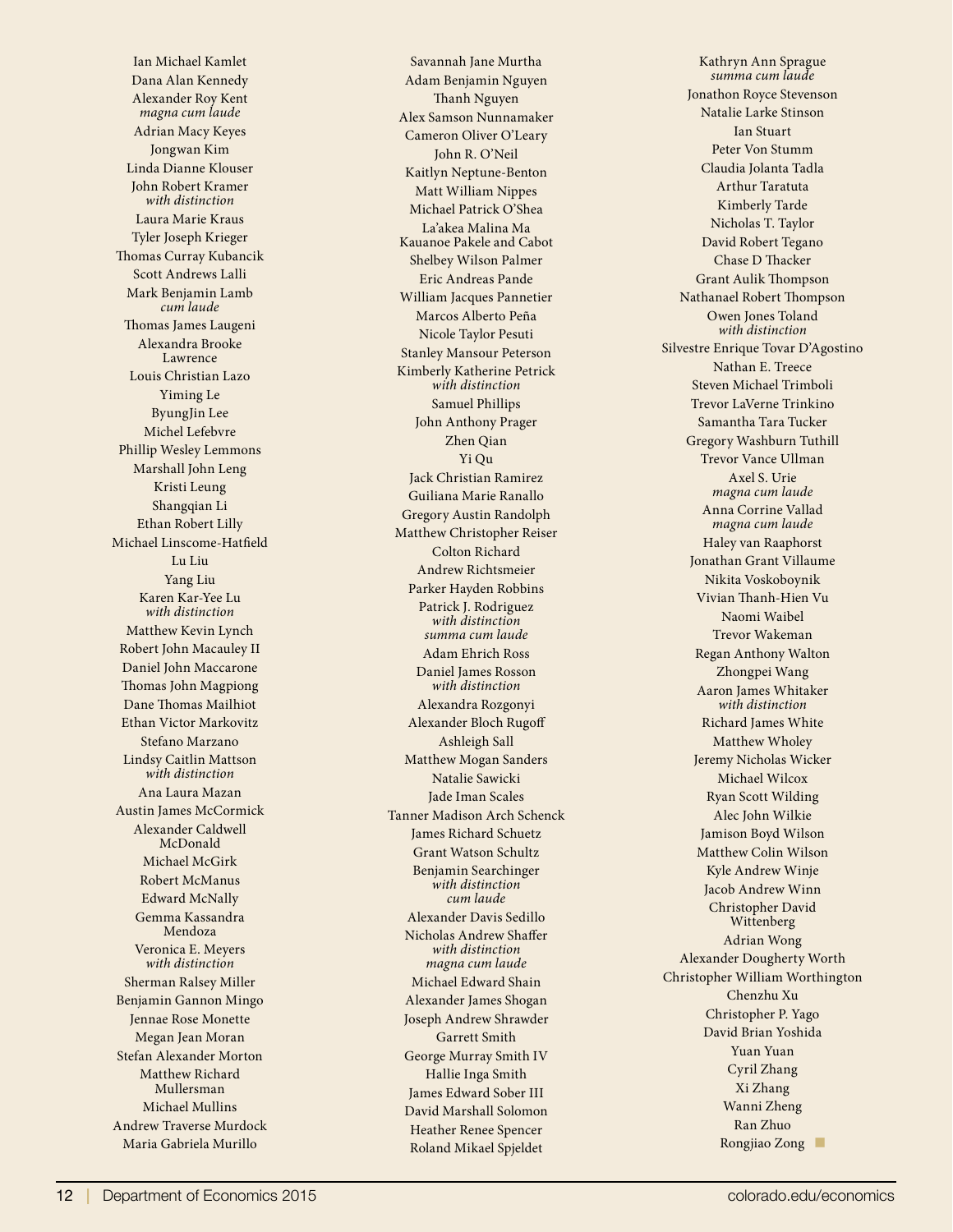#### Graduate Student Placement 2013

**Luis Castro Penarrieta:** Assistant Professor at Universidad Privada Boliviana in La Paz, Bolivia.

**Jieun Chang:** Visiting Assistant Professor at Southwestern Oklahoma State University in Weatherford, Oklahoma. *Subsequent: Assistant Professor at Southwestern Oklahoma State University* 

**Randall Hiller:** Assistant Professor at Fairfield University in Fairfield, Connecticut.

**Catherine Massey:** Economist at the US Census Bureau in Suitland, Maryland.

**Christopher McMahan:** Associate at PricewaterhouseCoopers in Miami, Florida.

**Soojae Moon:** Visiting Assistant Professor, University of Colorado, Denver, Colorado.

**Kyungsoo Oh:** Research Fellow at Korea Energy Economics Institute in Uiwang, South Korea.

**Wooyoung Park:** Research Fellow at Korea Energy Economics Institute in Uiwang, South Korea.

**Molly Sandt Podolefsky:** Managing Consultant, Energy Practice, at Navigant Consulting in Boulder, Colorado

**Song Bo Sim:** Research Fellow at Korean Information Society Development Institute in Gwacheon, South Korea.

**Kenton White:** Corporate Economist at NIKE in Beaverton, Oregon.

#### 2014

**Yongho Choi:** Research Fellow at Korea Rural Economic Institute in Seoul, South Korea.

**Priti Kalsi:** Assistant Professor at California State University Chico in Chico, California.

**Jongheuk Kim:** Research Fellow at Financial Supervisory Service in Seoul, South Korea.

**Ross Knippenberg:** Economic Analyst at the American Veterinary Medical Association in Schaumburg, Illinois.

**Yibei Liu:** Assistant Professor at Yale NUS College in Singapore.

**Sheena Murray:** Assistant Professor at Curry College in Milton, Massachusetts.

**Yuchen Shao:** Assistant Professor at Nanjing University in Nanjing, China.

**Steven Smith:** Postdoctoral Fellow in Economics and Environmental Studies at Haverford College in Haverford, Pennsylvania.

**Zachary Ward:** Lecturer in Economics at the Australian National University in Canberra, Australia

**Un Jung Whang:** Research Fellow at Korea Institute for International Economic Policy in Seoul, South Korea.

#### 2015

**Yucheng Ding:** Assistant Professor at Wuhan University in Wuhan, China.

**Dustin Frye:** Assistant Professor at Vassar College in Poughkeepsie, New York.

**Xin Geng:** Associate Research Fellow at the International Food Policy Research Institute in Washington DC.

**Gisella Kagy:** Assistant Professor at Vassar College in Poughkeepsie, New York.

**Edward Kosack:** Assistant Professor at Xavier University in Cincinnati, Ohio.

**Timothy Larsen:** Senior Lecturer at Vanderbilt University in Nashville, Tennessee.

**Na Kyeong Lee:** Assistant Professor at Hanyang University in Seoul, South Korea.

**Jose Ivan Rodriguez Sanchez:** Research Associate Economist at the University of Texas in El Paso, Texas.

**Paulo Saraiva:** Consultant at EconOne in Berkeley, California.

**Austin Smith:** Assistant Professor at Miami University of Ohio in Oxford, Ohio.

**Weisi Xie:** Assistant Professor at Jiao Tong University in Shanghai, China. ■

## Undergraduate News

Thomas Walton Cheng Wu Michael Zoppa

Spring 2013 Kelly Brown Kevin Dageforde Matthew Elmer William Hauptman Nicholas Lind Tatyana Malinina Melissa Pohutsky Mark Velemirovich Xiaoxiao Wang Jin Zhang

#### Phi Beta Kappa

Congratulations to Economics majors who were candidates for Phi Beta Kappa, the nation's oldest and best known academic honorary:

Patrick Rodriguez Dana Schnee Jessica Yanker

Fall 2014

Jie He

Petrick

Molly Graber

Harry Sherman Pascarella

#### Fall 2012

Evin Berg Ethan Brown Hayley Davis Morgan Flynn Kyle Huelsman Pawel Janas Alexander Lauderbaugh Henry Laurion Zishen Li Zachariah Milby Dustin Slagle Willy Stewart Ryan Streit

#### Fall 2013

Lauren Beegle Kevin Bashor Monica Glicken Ian Langer Paige Leuschner Natasha Kosik Jeff McMillan

#### Spring 2014

Christopher Anderson Gina Armijo Phillip Lemmons Joshua Catalano Natasha Kosik Samantha Lee

Grant Aulik Thompson Patrick Tyler Toman

#### Spring 2015

Brandon James Calano Robert Gordon Ericson Veronica E. Meyers Kimberly Katherine Floyd Joseph Pierce Nicholas Andrew Shaffer Beckett Butterfield Alexandra Eagle Darius Ebrahimi Harry Green Jake Jeronimus Shu Lee Ganghua Mei Laura Meyer Eli Mogel Galen Moore David Nguyen Varoom Theplertboon ■

colorado.edu/economics Department of Economics 2015 **|** 13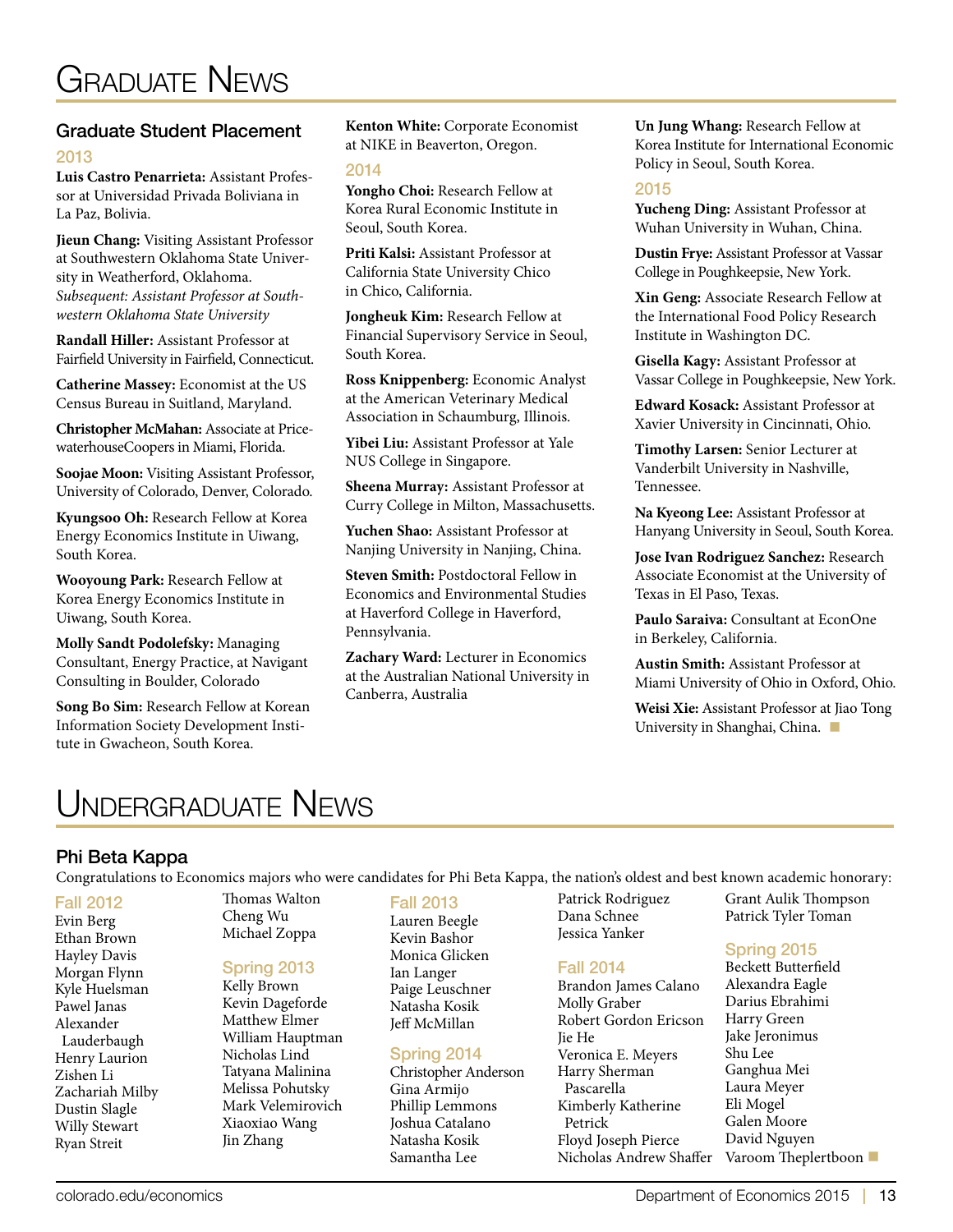**Francisca Antman** published "Spousal Employment and Intra-Household Bargaining Power," *Applied Economics Letters*, 21(8): 560-63, 2014; "Incentives to Identify: Racial Identity in the Age of Affirmative Action," (with Brian Duncan), *Review of Economics and Statistics*, 97(3): 710-13, July 2015; and "Gender Discrimination in the Allocation of Migrant Household Resources," *Journal of Population Economics*, 28(3): 565-92, July 2015. In 2013 she received the University of Colorado Population Center Small Grant (\$2,500): "Incentives to Identify: Racial Identification in the Age of Affirmative Action." She also received in 2013 the Implementation of Multicultural Perspectives and Approaches in Research and Teaching (IMPART) Award (\$2,000): "Incentives to Identify: Ethnic Identification in the Age of Affirmative Action." In 2012 she was appointed to the American Economic Association (AEA) Committee on the Status of Minority Groups in the Economics Profession (CSMGEP). Her presentations in 2015 include: National Bureau of Economic Research Summer Institute, Development of the American Economy; Society of Labor Economists/European Association of Labor Economists Meeting, Montreal; University of California Santa Barbara, Broom Center for Demography Workshop; The Ohio State University, Department of Economics; Case Western Reserve University, Department of Economics; and Pacific Conference for Development Economics (PACDEV at UCSD). Her 2013 presentations include: Tufts University, Fletcher School, Medford, MA; Northeast Universities Development Consortium (NEUDC) Conference at Harvard University; University of Arizona, Department of Economics, Tucson, AZ; Arizona State University, Center for Population Research, Tempe, AZ; University of New Mexico, Department of Economics, Albuquerque, NM; Western Economic Association International Meeting, Seattle, WA; 12th IZA/SOLE Transatlantic Meeting of Labor Economists, Germany; University of Connecticut, Department of Economics, Storrs, CT; Society of Labor Economists Annual Meeting, Boston, MA; Emory University, Department of Economics, Atlanta, GA; Federal Reserve Bank of Atlanta, Atlanta, GA; and Population Association of America Annual Meeting, New Orleans, LA (2 presentations). She also presented in 2014: the International Conference on Aging in the Americas, Boulder, Colorado; and the Western Economic Association International Meeting in Denver. She was also a 2014 Organizer of CSMGEP Dissertation Session, 2015 AEA Annual Meeting; Chair, ASHE/CSMGEP/NEA Joint Committee to select articles for the American Economic Review 2015 Papers & Proceedings; a 2015 CU Boulder representative to the Undergraduate Women in Economics (UWE) Challenge; and a 2014-15 Organizer and Chair, by invitation, for 2015 Population Association of America session on "Migration and Families" and session on "Migration and Intermarriage."

**Oleg Baranov** published "Market Design and the Evolution of the Combinatorial Clock Auction," (with Lawrence Ausubel), *American Economic Review: Papers & Proceedings*, 104(5): 446-451, 2014.

**Tania Barham** published "Staying for Benefits? The Effect of a Health and Family Planning Program on Out-Migration Patterns in Bangladesh," (with Randall Kuhn), *Journal of Human Resources*. 49(4), 982-1013, 2014; "Living Longer: The Effect of the Mexican Conditional Cash Transfer Program on Elderly Mortality," (with Jacob Rowberry), *Journal of Development Economics*, 105 (November 2013) 226-236; "Boys' Cognitive Skill Formation and Physical Growth: Longterm Experimental Evidence on Critical Ages and Early Childhood Interventions," (with Karen Macours and John Maluccio), *American Economic Review*: *Papers and Proceedings*, 103(3), 467-71, 2013; and "Development Effects of Electrification: Evidence from the Topographic Placement of Hydropower Plants in Brazil," (with Molly Lipscomb and Mushfiq Mobarak), *American Economic Journal: Applied Economics*, 5(2), 200-231, 2013.

**Martin Boileau** was promoted to full professor and "Corporate Cash Holdings and Credit Line Usage," (with Nathalie Moyen), was accepted for publication at the *International Economic Review*.

**Chrystie Burr** published "Discrete Time Dynamic Oligopolies with Adjustment Constraints," (with L. Gardini, and F. Szidarovszky), *Journal of Dynamics and Games* 2: 65-87, 2015; and "Corruption and Socially Optimal Entry," (with Amir, R.), *Journal of Public Economics*, 123: 30-41, 2015. She also had a data grant, CoreLogic Academic Research Council (CLARC) in September 2014.

**Brian Cadena** published "Can Self-Control Explain Avoiding Free Money? Evidence from Interest-Free Student Loans," (with Ben Keys), *Review of Economics and Statistics* 95(4), October 2013; "Native Competition and Low-Skilled Immigrant Inflows," *The Journal of Human Resources*, 48(4) pp. 910-944, Fall 2013; "Recent Immigrants as Labor Market Arbitrageurs: Evidence from the Minimum Wage," *Journal of Urban Economics* 80, pp. 1-12, March 2014; "Immigrants Equilibrate Local Labor Markets: Evidence from the Great Recession," (with Brian K. Kovak) forthcoming January 2016 in *American Economic Journal: Applied Economics*; "Human Capital and the Lifetime Costs of Impatience," (with Ben Keys), *American Economic Journal: Economic Policy*, 7(3), pp. 126-153, August 2015; and "The Labor Market Integration and Impacts of US Immigrants," (with Brian Duncan and Steven J. Trejo), in *Handbook of the Economics of International Migration*, Barry R. Chiswick and Paul W. Miller eds., Vol. 1B, pp. 1197- 1259, Elsevier, 2015. He gave seminars at the University of Western Ontario, the NBER, the Federal Reserve Board, and the Institute for Research on Poverty at the University of Wisconsin. He made presentations at the University of Michigan's Ford School of Public Policy, a meeting of the National Academy of Sciences panel on the Economic and Fiscal Consequences of Immigration, the University of Pittsburgh in December 2014, the CEMIR and UC Davis Workshop on Advances in Migration Research in May 2015, and the WEAI Annual Conference in June 2015. He also served as Research Group Co-Leader for Immigration Policy as part of a grant initiative on Poverty, Inequality, and Mobility among Hispanics for the Stanford University Center for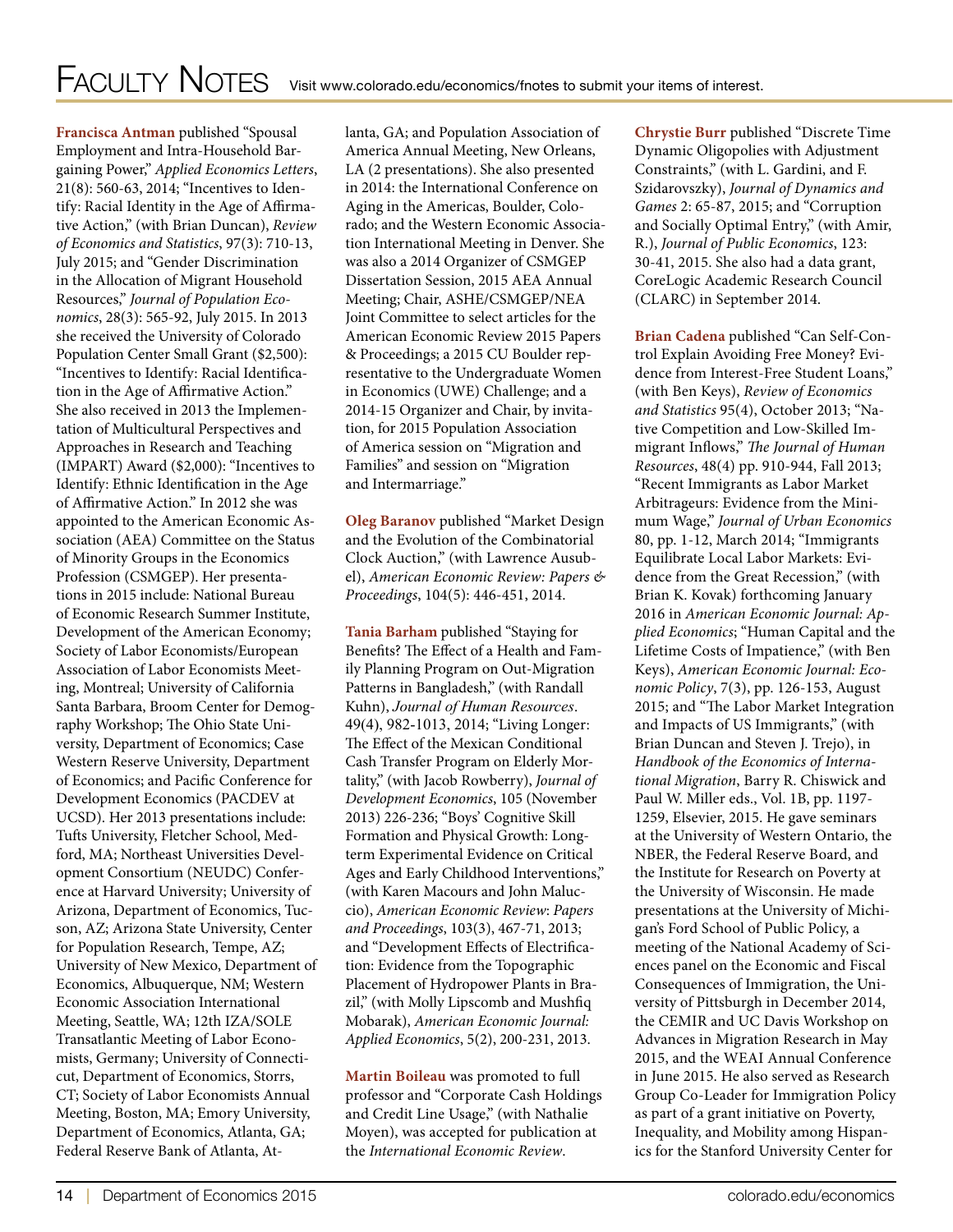Poverty Research. His working paper, "Immigrants Equilibrate Local Labor Markets: Evidence from the Great Recession," (with Brian Kovak), funded by a grant from the Russell Sage Foundation, was released as an NBER working paper and received media coverage in several news outlets including: *The Washington Post*, *The Wall Street Journal*, *The Los Angeles Times*, *Slate*, and the *NBER Digest*. He has a new working paper "Investment over the Business Cycle: Insights from College Major Choice," (with Erica Blom and Ben Keys) that has been featured in multiple media outlets also including: *Wall Street Journal, MarketWatch, Chicago Tribune, Inside Higher Ed, IZA Newsroom, Vox, Reuters,* and *Boulder Daily Camera*. He was appointed as Associate Editor at *Journal of Human Resources* and as a Research Fellow at IZA.

**Ann Carlos** took over as the co-editor of the *Journal of Economic History* on July 1, 2014 and published "Share Portfolios and Risk Management in the Age of Financial Capitalism: London 1690-1730," (with Erin Fletcher and Larry Neal), *Economic History Review*, vol. 68, no. 2, May 2015, pp. 574-599. She also presented seminars at California Institute of Technology and Fudan University.

**Phil Graves** published "The Educational Choice Anomaly for Principles Students: Using Ordinary Supply and Demand Rather than Indifference Curves," *The Journal of Economic Education*, Vol. 42, no. 3, (July 2011) pp. 310-314 (with R. Sexton, L. Calimeris); "An Implementable Institutional Reform that Transfers Control of Governmental Spending Levels from Politicians to Voters," *The IUP Journal of Governance and Public Policy* Vol. VI, no. 4, (December 2011)14 pp.; "Linking Regional Science and Urban Economics: Long-Run Interactions Among Preferences for Amenities and Public Goods," *Modern Economy*, Vol. 3, no. 3 (May 2012), pp. 253-262; "Benefit-Cost Analysis of Environmental Projects: A Plethora of Biases Understating Net Benefits," *Journal of Benefit-Cost Analysis* manuscript 1041, August 2012; "Productive Complements: Too Often Neglected in the Principles Course?" (with G. Galles, R.

Sexton), *Journal of Economics and Finance Education*, Vol. 13, no. 2 (Winter 2014) pp. 81-89; "A Note on Monitoring Costs and Voter Fraud," (with G. Galles, R. Sexton), *The American Economist*, Vol. LIX, no. 2 (Fall, 2014); "Spatial Equilibrium in the Labor Market," Chapter 2, Volume I of the *Handbook of Regional Science*, Peter Nijkamp and Manfred Fisher (eds), section editors Alessandra Faggian and Mark Partridge, Springer, New York, pp. 17-33, 2014; "The Hedonic Method of Valuing Environmental Policies and Quality," Chapter 50, Volume VI of the *Handbook of Regional Science*, Peter Nijkamp and Manfred Fisher (eds), section editor, Amit Batabyal, Springer, New York, pp. 993-1008, 2014; and a new environmental economics textbook: *Environmental Economics: An Integrated Approach*. Boca Raton/London/New York: CRC Press, Taylor & Francis Group, 2014, 264 pp.

**Chuck Howe** and **Robert McNown** have completed a water demand forecasting study for the Mecca Region of Saudi Arabia. The unique issue in this study is the strong seasonal pattern of water use occasioned by the great Hajj pilgrimage that brings millions of pilgrims to Mecca and other holy places during the last month of the Islamic calendar year. That month shifts annually relative to the Georgian calendar, since it is based on the lunar calendar. As the month of the Hajj changes, so do the climatic conditions: very high temperatures during the summer period increase water demand per capita but reduce the number of pilgrims. Thus, to estimate demand and to make forecasts, it was necessary to project the numbers of pilgrims and future climate conditions. Forecasts of these variables were made out to the year 2030. Two articles based on the project are under journal review. The study was sponsored by the Unit for Ain Zubaida Rehabilitation & Groundwater Research of the King Abdulaziz University, in Jeddah, Kingdom of Saudi Arabia. Professor Omar Aburizaiza, Director of the Research Unit is the Co-PI.

**Frank Hsiao** and Mei-Chu Hsiao have been working on a book, *Economic Development of Taiwan—Early Experi-* *ences and the Pacific Trade Triangle*. It is mostly a collection of papers they have published between 1989 and 2002. The book is in Volume 9 of the series of "Advanced Research in Asian Economic Studies" published by World Scientific Publishing (and the Imperial College Press) at the end of 2014. They are also working on the sequel of the book, *Economic Analysis of East and Southeast Asia—Trade, GDP and FDI*. Frank is continuing serving as an Associate Editor of the *Journal of Asian Economics* published by the American Committee on Asian Economic Studies (ACAES).

**Jonathan Hughes** published "Unintended Consequences of Transportation Carbon Policies," (with Stephen Holland, Christopher Knittel and Nathan Parker), *Energy Journal*, 36(3), July 2015; "Some Inconvenient Truths About Climate Change Policy: The Distributional Impacts of Transportation Policies," (with Stephen Holland), Christopher Knittel and Nathan Parker, forthcoming at *The Review of Economics and Statistics;*  "Carpooling and Driver Responses to Fuel Price Changes: Evidence from Traffic Flows in Los Angeles," (with Antonio Bento and Daniel Kaffine), *Journal of Urban Economics*, 77, September 2013; and "Getting Green with Solar Subsidies: Evidence from the California Solar Initiative," (with Molly Podolefsky), *Journal of the Association of Environmental and Resource Economists*, 2(2), June 2015. Professor Hughes, together with James Bushnell and Aaron Smith (UC Davis), received a small grant from the Alfred P. Sloan Foundation and the National Bureau of Economic Research to study energy transportation infrastructure.

**Daniel Kaffine** published "The Effects of Regulation in the Presence of Multiple Unpriced Externalities: Evidence from the Transportation Sector," (with Antonio Bento, Kevin Roth, and Matt Zaragoza-Watkins), in the *American Economic Journal: Economic Policy* 6(3):1-29, 2014; "Did California's handheld cell phone ban reduce accidents?" (with Nicholas Burger and Bob Yu), in *Transportation Research Part A* 66(1):162- 172, 2014; "Can decentralized planning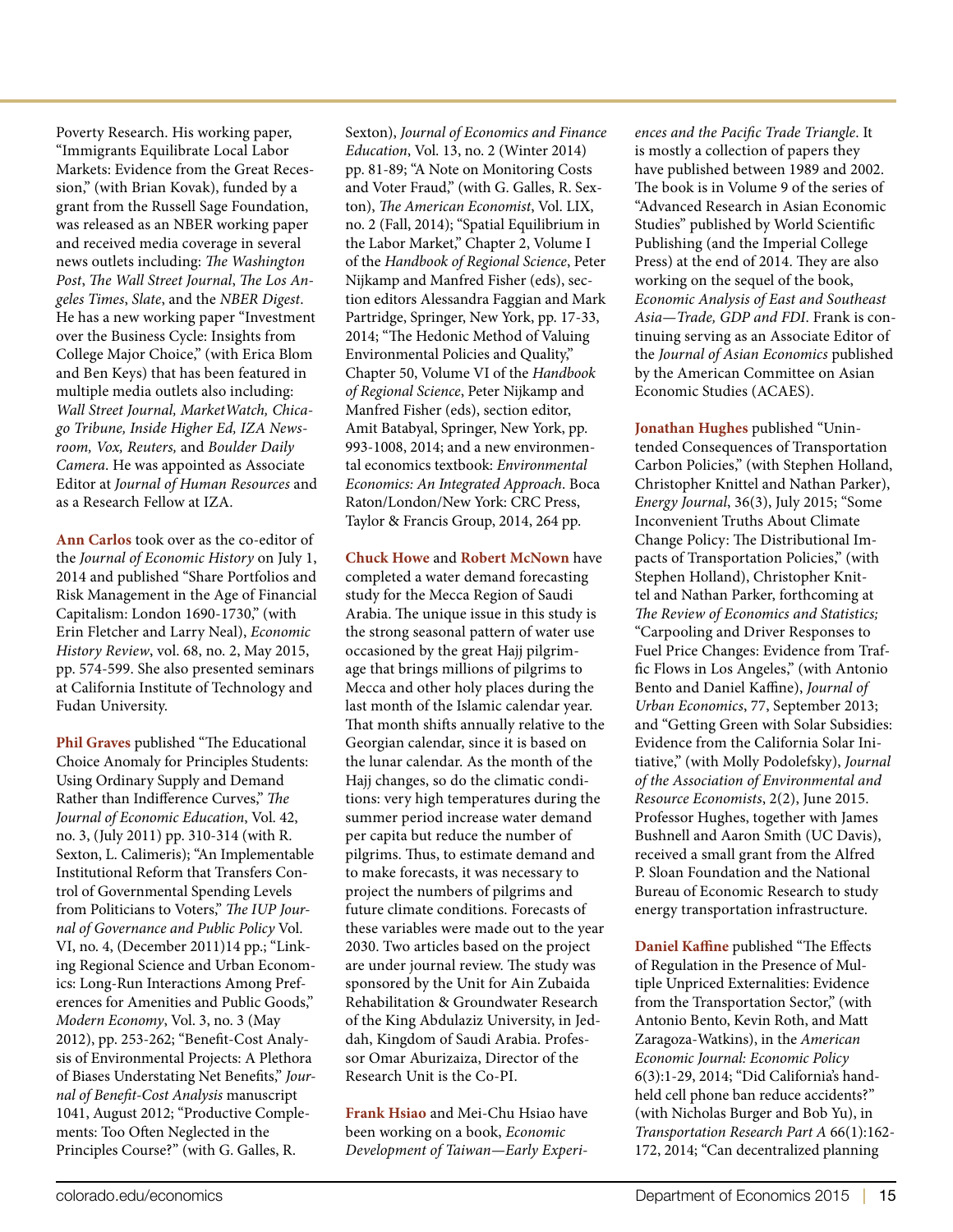really achieve first-best in the presence of environmental spillovers?" (with Harrison Fell), in the *Journal of Environmental Economics and Management* 68(1): 46-53, 2014; "Scrap prices, waste and recycling policy" in *Land Economics* 90(1): 169-180, 2014; and "Community-based tradable permits for localized pollution," (with Peifang Yang), forthcoming in *Environmental and Resource Economics*, 2015. He presented a paper with Harrison Fell, "A one-two punch: Joint effects of natural gas abundance and renewables on coal-fired power plants," at the 4th Annual AERE Summer Conference in San Diego, June 3-5, 2015. He was appointed Associate Editor of *Resource and Energy Economics* in July 2015. He also recently received an NSF grant for "Good Neighbors: Legal, economic and natural science analyses of wind plant impacts and interactions," (with Julie Lundquist and K. K. Duvivier), \$248,673, 9/1/2014-8/31/2016.

**Jane Lillydahl** published "Assessing Economic Damages in Personal Injury and Wrongful Death Litigation: The State of Colorado," (with Gilbert Mathis), *The Journal of Forensic Economics*, Vol. 24, No. 2, Sept. 2013. The paper was also presented at the Southern Economic Association meetings in November 2012 in New Orleans.

**Xiaodong Liu** published "Endogenous Peer Effects: Local Aggregate or Local Average?" (with Eleonora Patacchini and Yves Zenou), *Journal of Economic Behavior & Organization* 103, 39-59, 2014; "Identification and Efficient Estimation of Simultaneous Equations Network Models," *Journal of Business & Economic Statistics*, forthcoming; and "Endogenous Network Production Functions with Selectivity," (with William Horrace Eleonora Patacchini), *Journal of Econometrics*, forthcoming.

**James Markusen** published "Expansion of Trade at the Extensive Margin: A General Gains-from-Trade Result and Illustrative Examples," *Journal of International Economics* 88, 262-270, 2013; "Foreign Firms, Domestic Wages," (with Malchow-Møller, Nikolaj and Bertel Schjerning), *Scandinavian Journal of Economics* 115,

292-325, 2013; "Putting Per-Capita Income back into Trade Theory," *Journal of International Economics* 90, 255-265; "Outsourcing versus Vertical Integration: Ethier-Markusen meets the Property-Rights Approach," (with Yiqing Xie) *International Journal of Economic Theory* 10, 75-90, 2014; and "International Trade Puzzles: a Solution Linking Production and Preferences," (with Caron, Justin and Thibault Fally), *Quarterly Journal of Economics*, August 2014.

**Carlos Martins-Filho** published "An asymptotic characterization of finite degree U-statistics with sample size dependent kernels: applications to nonparametric estimators and test statistics," (with F. Yao) *Communications in Statistics-Theory and Methods* 44, 3251-3265, 2015; "High order conditional quantile estimation based on nonparametric models of regression," (with F. Yao and M. Torero) *Econometric Reviews* 34, 906-957, 2015; "Semiparametric stochastic frontier estimation via profile likelihood," (with F. Yao) *Econometric Reviews* 34, 413-451, 2015; and "On nonparametric estimation: with a focus on agriculture," (with R. Fare, S. Grosskopf and C. Pasurka) in *Annual Review of Resource Economic*s 5, 93-110, 2013. He presented "Consistency and asymptotic normality for kernel based nonparametric prediction under heterogeneous measurement error" at the 32nd International Seminar on Stability Problems for Stochastic Models in Trondheim, Norway, June, 2014; "Nonparametric estimation of conditional value-at-risk and expected shortfall based on Extreme Value Theory" at the Australasian Meeting of the Econometric Society in Sydney, July, 2013; 9th International Symposium on Econometric Theory and Applications (SETA) in Seoul, July, 2013; Asian Meeting of the Econometric Society in Singapore, August, 2013. His invited research seminars were at Emory University (Economics), University of Wisconsin at Milwaukee (Economics), University of Bonn (ZEF) and Kazakh National University (Mathematics).

**Keith Maskus** edited 3 books, *Intellectual Property Rights: Legal and Economic Challenges for Development* (Oxford: Oxford University Press), 2014, (with Mario Cimoli, Giovanni Dosi, Ruth Okediji, Jerome Reichman, and Joseph Stiglitz); *Globalizing Information: the Economics of International Technology Trade, World Scientific Studies in International Economics*, Vol. 24 (Singapore: World Scientific Publishing), 2013; *Patent Challenges for Standard-Setting in the Global Economy: Lessons from Information and Communications Technology, Report of the Committee on Intellectual Property Management in Standard-Setting Processes, Board on Science, Technology and Economic Policy,* (Washington DC: National Research Council), 2013, with Stephen Merrill. He also published "Retailers as Agents and the Limits of Parallel Trade," (with Frank Staehler), *European Economic Review*, Vol. 70, 2014, 186-196; "China–Raw Materials: A Controversial Step toward Even-Handed Exploitation of Natural Resources," (with Marco Bronckers), *World Trade Review,* Vol. 12, No. 2, 2014, 393-408; "Labor Skills and Foreign Direct Investment in a Dynamic Economy: Estimating the Knowledge-Capital Model for Singapore," Gnanaraj Chellaraj and Aaditya Mattoo, World Bank Policy Research Working Paper no. 4950, *Review of Development Economics*, Vol. 17, No. 4, 2013, 627-643; "Doctoral Students and U.S. Immigration Policy," (with A. Mushfiq Mobarak, and Eric T. Stuen), *Science*, Vol. 342, 1, November 2013, 562-563; "The Economic Effects of Counterfeiting and Piracy: A Review," (with Carsten Fink, Keith E. Maskus and Yi Qian), *World Bank Research Observer*, forthcoming; and "Preferential Trade Agreements and Intellectual Property Rights: Unexplored Issues," *Journal of International Relations*, Vol. 13, No. 2, 2015, 95-110. In June 2013, Keith stepped down from his position as Associate Dean for Social Sciences and spent the academic year 2013-14 on sabbatical with stays in Adelaide, Australia (University of Adelaide) and Florence Italy (European University Institute). He was recently appointed to be a specialized coeditor for the journal *Economic Inquiry* and was appointed Editor in Chief of *World Scientific Series in International Economic Studies.* His presentations include: Workshop on Global Patent Systems at Harvard Kennedy School of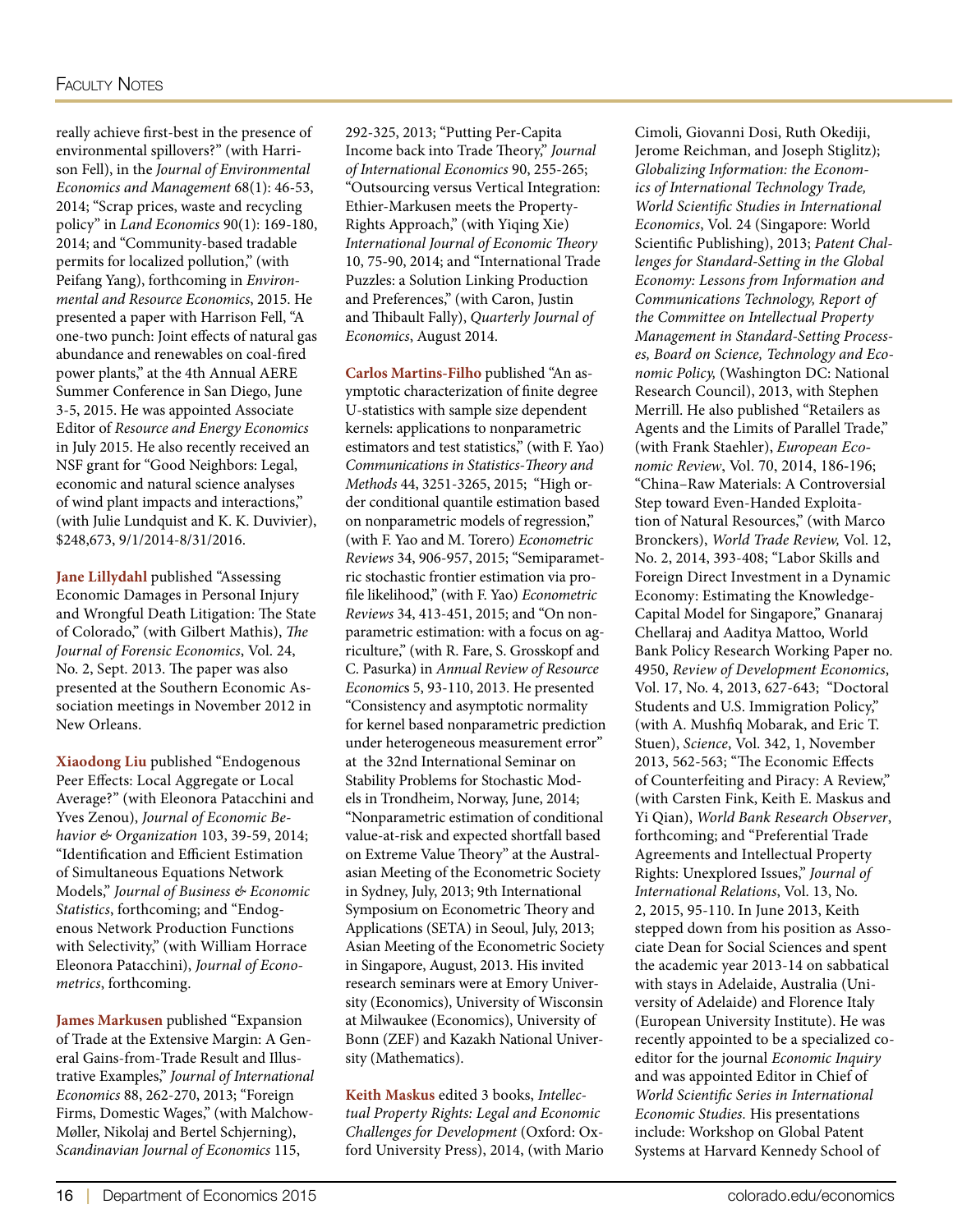Government in January 2015; University of Economics Annual Conference (Keynote Speaker) in Bratislava, Slovakia in December 2014; the APJAE Symposium on Economic Development in Asia (Keynote Speaker) in Kitakyushu, Japan in September 2014; and CESifo Institute, Conference on the Global Economy (Keynote Speaker), Munich, May 2014.

On his 2013-14 leave and sabbatical, **Robert McNown** and his wife, Lauri McNown of Political Science, taught on Semester at Sea during the fall 2013 term. One highlight in Africa was the chance to visit with CU Economics PhD Said Boakye, who has been working for the Ministry of Finance in Ghana. For the spring 2014 term Robert and Lauri both received Fulbright Specialist Grants to support collaborations and faculty workshops in Penang, Malaysia. Robert was hosted by Soo Khoon Goh, who had earned her Masters degree in Economics at CU and also visited our department in 2012 as a Fulbright Scholar. In the workshops Robert presented simulation

methods for econometric research to faculty of universities across Malaysia. These methodologies became the basis for still ongoing collaborative research projects with colleagues at his host institution, University Sains (Science) Malaysia. The projects in Malaysia were followed by another workshop on time series econometrics and simulation models at the Bank of Korea in Seoul. Robert and Lauri's time in Asia ended with an extraordinary visit with the family of Sasiwimon Warunsiri Paweenawat, another recent CU Economics PhD. Sasi is on the faculty at the University of the Thai Chamber of Commerce in Bangkok, and she and Robert continue to collaborate on research on Thai labor market issues.

**Scott Savage** published "Network Unbundling and Retail Prices: Evidence from the Telecommunications Act of 1996," *Journal of Law and Economics* 56(2), 2013; "Market Restructuring and the Efficiency of Electricity Generation: Plant Level Evidence From the United States 1995 to 2006," *The Energy Journal*,



*Robert is pictured with former CU graduate students during a reunion dinner in Seoul, South Korea. Pictured from left to right: Youngho Kang, Research Fellow at Samsung Economic Research Institute in Seoul, South Korea; Robert McNown; Namsuk Choi, Research Fellow at Korea Economic Research Institute in Seoul, South Korea; Song Bo Sim, Research Fellow at Korean Information Society Development Institute in Gwacheon, South Korea; Seoung Chung, Research Fellow at Ulsan Development Institute in Ulsan, South Korea; Wooyoung Park, Research Fellow at Korea Energy Economics Institute in Uiwang, South Korea; Young Moo Cho, Research Fellow at LG Economic Research Institute in Seoul, South Korea.*

34(1), 2013; "Market Structure and Media Diversity," *Economic Inquiry,* 53(2), 2015, 872-888; and "Instructor Attire and Student Performance: Evidence from an Undergraduate Industrial Organization Experiment," (with J. Dean Craig), *International Review of Economics Education*, 17, 2014, 55–65. He received a Google Research Award, 2013/14 for "Measuring Broadband Price Indices" and a Fiber-to-the-Home Council Americas Research Award, 2014/15 for "Quantifying the Impact of Fiber Deployment on Residential House Prices."

**Carol Shiue** published "Endogenous Formation of Free Trade Agreements: Evidence from the Zollverein's Impact on Market Integration," (joint with **Wolfgang Keller**) in the *The Journal of Economic History,* December 2014.

**Bud Udis** addressed a session at the Western Economic Association International meetings on July 1, 2013 in Seattle, Washington. The title was "The Fifth-Generation Quandary and International Defense Acquisition Management," (with Raymond Franck, Ira Lewis, and Holden Simmonds). His sole authored section dealt with the development of the C-17 cargo aircraft with the understanding that it will be published in the Naval Postgraduate School's Acquisition Research series. He also presented part of a paper, coauthored with Raymond Franck, at two meetings, one at the Naval Postgraduate School's Acquisition Research Symposium held in Monterey on May 15, 2014 and the other at the Western Economic Association International's annual meetings in Denver, Colorado on July 1, 2014. The paper was titled "Quarrelsome Committees in US Defense Acquisition: the KC-X Case," a case study of the usefulness of Principal/ Agent analysis in understanding defense procurement and was published online, *Defence and Peace Economics*, August 2015, Taylor & Francis Online, www.tandfonline.com.

**Jeffrey Zax** presented "Housing allocations, imputed rents and inequality in urban China" at the Urban Economics Association European Meeting 2014 in St. Petersburg, Russia. In April 2014 he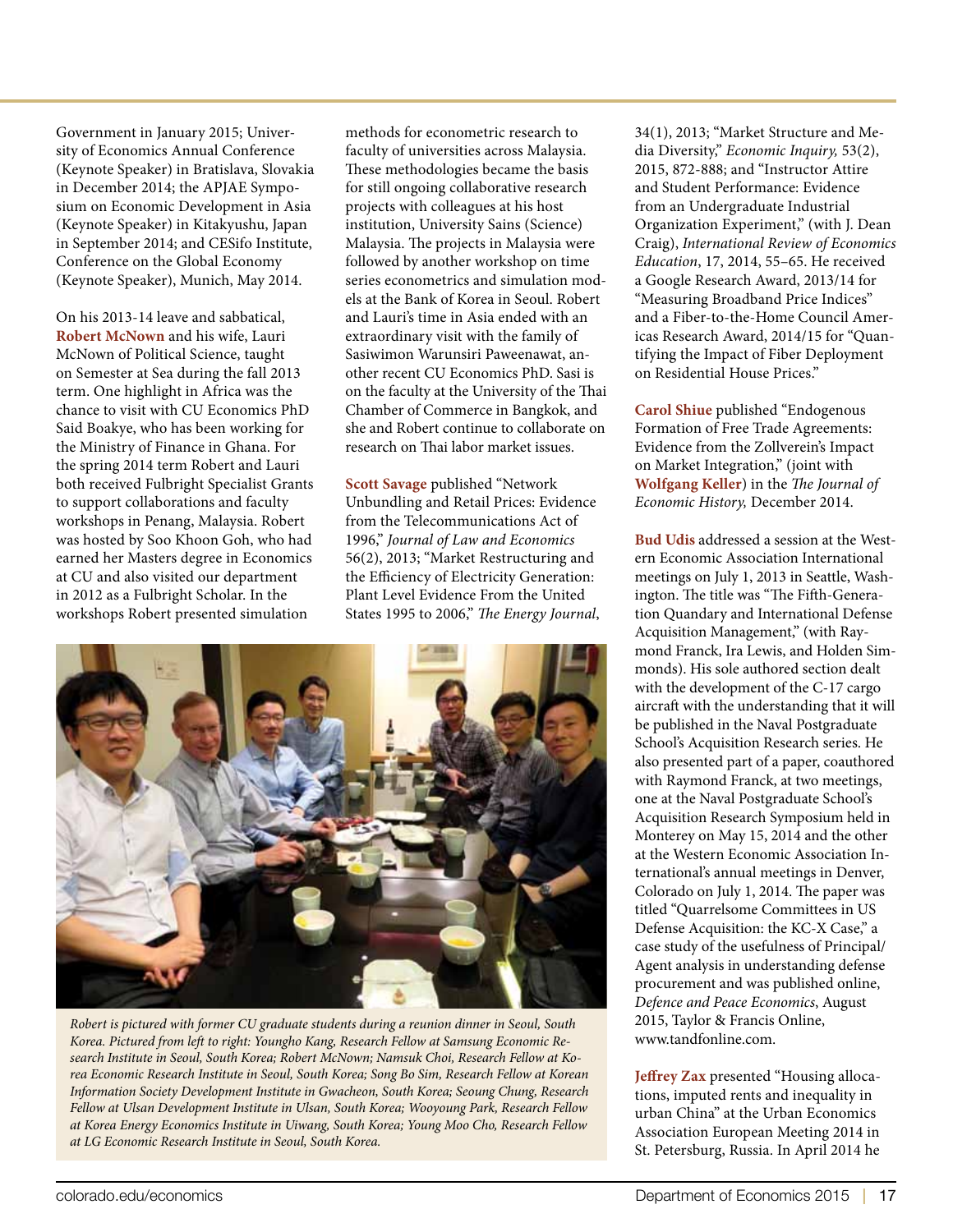#### **FACULTY NOTES**

testified as an expert witness in federal court on behalf of the State of Colorado defending the Colorado State law which prevents the sale of large-capacity magazines for firearms. The decision, issued in June, upheld the law unreservedly. In June 2015 Jeffrey Zax presented "Provincial valuations of human capital in urban China, inter-regional inequality and the implicit value of a Guangdong hukou" at the 4th International Workshop on Regional, Urban, and Spatial Economics in China, Tsinghua University, Beijing, China, the Conference on Deepening

Economic Reforms, National School of Development, Peking University, Beijing, China, the Chinese Economists Society 2015 Annual Conference, Chongqing University, Chongqing, China, the 2015 Henan Symposium on Development and Institutional Economics, Henan University, Kaifeng, China, the Conference on Urban Development in China, Xi'an Jiaotong—Liverpool University, Suzhou, China, and the 2nd Biennial Conference of China Development Studies, Shanghai Jiaotong University, Shanghai, China.

**Shuang Zhang** presented at the Harvard China Economy Seminar, NBER Conference on the Economics of Environmental Protection in China, AEA Annual Meeting (Philadelphia), NEUDC (Harvard), PacDev (UCLA), Stanford Asia Health Policy Seminar, Barcelona GSE Summer Forum: Workshop "Children's Health,Well-being, and Human Capital" and received the Chiang Ching-Kuo Foundation Junior Scholar Grant, 2014. ■

#### 2012-13

**Stanford Calderwood Faculty Teaching Award:** Robert McNown

**Stanford Calderwood Student Teaching Award:**  Zachary Alexander Ward

**Graduate Award for Public Policy Research:** Priti Kalsi

**Reuben A. Zubrow Fellowship in Economics:** Dustin Dale Frye & Edward Lawrence Kosack

**Leslie Whittington Endowed Fellowship in Economics:**  Gisella Anne Kagy

**Leslie Whittington Memorial Fellowship in Economics:**  Xin Wang

**Yordon Prize in Microeconomics:** Nan Xu

> **Prize in Macroeconomics:**  Tianxiao Zheng

**Prize in Econometrics:**  Xin Wang & Nan Xu

**Richard C. Meckley Graduate Fellowship:** Steven Michael Smith

> **Allyn O. Lockner Award:** Xavier Gitiaux

**Val B. and Helen W. Fischer Scholarship for Academic Superiority in the Social Sciences Anthropology:**John Michael Thomas Fitch **Economics:** Kevin Scott Dageforde **Political Science:** Mitch Whitus **Sociology:** Megan Morris

#### Department of Economics Awards

#### 2013-14

**Stanford Calderwood Faculty Teaching Award:** Carlos Martins-Filho

> **Stanford Calderwood Student Teaching Award:** Dustin Frye

**Graduate Award for Public Policy Research:** Gisella Kagy

**Reuben A. Zubrow Fellowship in Economics:** Austin Smith & Zachary Ward

**Leslie Whittington Endowed Fellowship in Economics:** Rebecca Jennings

**Leslie Whittington Memorial Fellowship in Economics:** Patrick Turner

**Yordon Prize in Microeconomics:** Patrick Turner

> **Prize in Macroeconomics:**  Patrick Turner

**Prize in Econometrics:** Patrick Turner & Amit Patel

**Sieglinde Talbott Haller Endowed Economics Scholarship Fund:** Harry Pascarella

**Val B. and Helen W. Fischer Scholarship for Academic Superiority in the Social Sciences: Anthropology:** Megan Chelsea Barrie **Economics:** William Hauptman **Political Science:** Kelly Katz **Sociology:** Casey Roark

#### 2014-15

**Stanford Calderwood Faculty Teaching Award:** Daniel Kaffine

**Stanford Calderwood Student Teaching Award:** Alexander Cauley

**Graduate Award for Public Policy Research:** Gregory Madonia

**Reuben A. Zubrow Fellowship in Economics:** Patrick Gourley & Joseph Vavrus

**Leslie Whittington Endowed Fellowship in Economics:** Kristina Sargent

**Leslie Whittington Memorial Fellowship in Economics and Prize in Econometrics:**  Javier Andres Santiago

**Yordon Prize in Microeconomics:** Doyoung Park

> **Prize in Macroeconomics:**  Samara Mendez

**Richard C. Meckley Graduate Fellowship:** Patrick Turner

**Morris E. Garnsey Fellowship:** Nan Xu

**Eric D. Bovet Endowed Fellowship:** Tianxiao Zheng

**Val B. and Helen W. Fischer Scholarship for Academic Superiority in the Social Sciences Anthropology:** Putri Lydwina Martosudarmo **Economics:** Patrick Rodriguez **Political Science:** Andrew Ormsby **Sociology:** Wisam Alshaibi